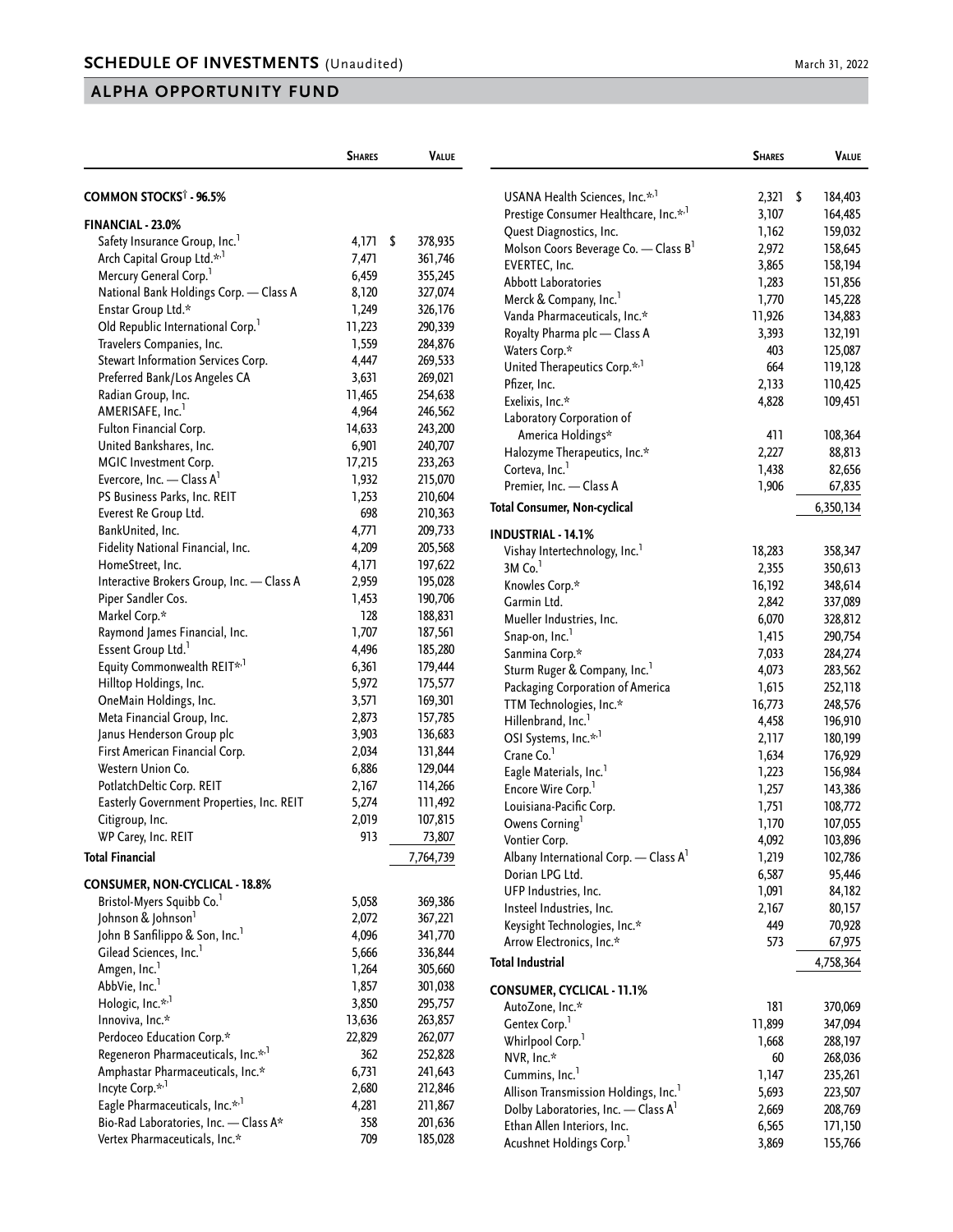|                                         | <b>SHARES</b> | VALUE         |
|-----------------------------------------|---------------|---------------|
|                                         |               |               |
| Columbia Sportswear Co.                 | 1,566         | \$<br>141,770 |
| Tri Pointe Homes, Inc.*                 | 6,546         | 131,444       |
| Brunswick Corp. <sup>1</sup>            | 1,536         | 124,247       |
| Methode Electronics, Inc.               | 2,597         | 112,320       |
| LKQ Corp.                               | 2,302         | 104,534       |
| PulteGroup, Inc.                        | 2,314         | 96,956        |
| AutoNation, Inc.* <sup>,1</sup>         | 947           | 94,302        |
| Tapestry, Inc.                          | 2,510         | 93,246        |
| Jack in the Box, Inc.                   | 974           | 90,981        |
| Zumiez, Inc.*                           | 2,238         | 85,514        |
| Toll Brothers, Inc.                     | 1,789         | 84,119        |
| Autoliv, Inc.                           | 1,094         | 83,626        |
| Shoe Carnival, Inc.                     | 2,412         | 70,334        |
| MarineMax, Inc.*                        | 1,676         | 67,476        |
| Haverty Furniture Companies, Inc.       | 2,404         | 65,918        |
| Buckle, Inc. <sup>1</sup>               | 1,568         | 51,807        |
| Total Consumer, Cyclical                |               | 3,766,443     |
|                                         |               |               |
| UTILITIES - 10.1%                       |               |               |
| MGE Energy, Inc.                        | 4,734         | 377,726       |
| CMS Energy Corp.                        | 5,357         | 374,669       |
| National Fuel Gas Co.                   | 5,342         | 366,996       |
| Duke Energy Corp. <sup>1</sup>          | 3,141         | 350,724       |
| IDACORP, Inc. <sup>1</sup>              | 3,007         | 346,887       |
| Portland General Electric Co.           | 6,118         | 337,408       |
| Chesapeake Utilities Corp. <sup>1</sup> | 2,291         | 315,608       |
| Otter Tail Corp.                        | 3,095         | 193,437       |
| PPL Corp.                               | 6,720         | 191,923       |
| Southern Co.                            | 2,476         | 179,535       |
| American States Water Co.               | 1,662         | 147,951       |
| WEC Energy Group, Inc.                  | 1,374         | 137,139       |
| California Water Service Group          | 1,619         | 95,974        |
| <b>Total Utilities</b>                  |               | 3,415,977     |
| <b>COMMUNICATIONS - 7.8%</b>            |               |               |
| Verizon Communications, Inc.            | 6,395         | 325,761       |
| Meta Platforms, Inc. - Class A*         | 1,455         | 323,534       |
| Comcast Corp. - Class A                 | 6,750         | 316,035       |
| Cisco Systems, Inc. <sup>1</sup>        | 3,386         | 188,803       |
| Yelp, Inc. - Class A* <sup>, 1</sup>    | 5,530         | 188,628       |
| Viavi Solutions, Inc.* <sup>,1</sup>    | 11,288        | 181,511       |
| Nexstar Media Group, Inc. - Class A     | 868           | 163,601       |
| Interpublic Group of Companies, Inc.    | 4,526         | 160,447       |
| Shenandoah Telecommunications Co.       | 6,017         | 141,881       |
| Omnicom Group, Inc. <sup>1</sup>        | 1,649         | 139,967       |
| Alphabet, Inc. - Class C*               | 49            | 136,856       |
| InterDigital, Inc.                      | 2,034         | 129,769       |
| Juniper Networks, Inc. <sup>1</sup>     | 2,555         | 94,944        |
| F5, Inc.*                               | 343           | 71,670        |
| NETGEAR, Inc.*                          | 2,589         | 63,897        |
| <b>Total Communications</b>             |               | 2,627,304     |
| <b>TECHNOLOGY - 6.1%</b>                |               |               |
| CSG Systems International, Inc.         | 5,587         | 355,166       |
| Rambus, Inc.* <sup>,1</sup>             | 7,622         | 243,066       |
| NetApp, Inc. <sup>1</sup>               | 2,027         | 168,241       |
| Xperi Holding Corp.                     | 8,003         | 138,612       |
|                                         |               |               |

|                                             | <b>SHARES</b> | VALUE            |
|---------------------------------------------|---------------|------------------|
| Intel Corp.                                 | 2,688         | \$<br>133,217    |
| Progress Software Corp.                     | 2,676         | 126,013          |
| Akamai Technologies, Inc.*                  | 909           | 108,525          |
| ExlService Holdings, Inc.*                  | 724           | 103,728          |
| Lumentum Holdings, Inc.*                    | 996           | 97,210           |
| Ziff Davis, Inc.*                           | 947           | 91,651           |
| Dropbox, Inc. - Class A*                    | 3,152         | 73,284           |
| NetScout Systems, Inc.*                     | 2,276         | 73,014           |
| CommVault Systems, Inc.* <sup>,1</sup>      | 1,075         | 71,326           |
| Genpact Ltd.                                | 1,638         | 71,269           |
| SS&C Technologies Holdings, Inc.            | 913           | 68,493           |
| Skyworks Solutions, Inc.                    | 509           | 67,839           |
| Qorvo, Inc.*                                | 528           | 65,525           |
| <b>Total Technology</b>                     |               | 2,056,179        |
| <b>BASIC MATERIALS - 4.6%</b>               |               |                  |
| Dow, Inc.                                   | 4,413         | 281,196          |
| LyondellBasell Industries N.V. - Class A    | 2,680         | 275,558          |
| Westlake Corp.                              | 2,012         | 248,281          |
| International Paper Co.'                    | 5,066         | 233,796          |
| Minerals Technologies, Inc.                 | 2,295         | 151,814          |
| AdvanSix, Inc.                              | 2,586         | 132,119          |
| Reliance Steel & Aluminum Co.               | 705           | 129,261          |
| NewMarket Corp.                             | 279           | 90,502           |
| <b>Total Basic Materials</b>                |               | 1,542,527        |
|                                             |               |                  |
| <b>ENERGY - 0.9%</b>                        |               |                  |
| Kinder Morgan, Inc.                         | 10,163        | 192,182          |
| Exxon Mobil Corp.                           | 1,438         | 118,765          |
| <b>Total Energy</b>                         |               | 310,947          |
| <b>Total Common Stocks</b>                  |               |                  |
| (Cost \$32,290,073)                         |               | 32,592,614       |
| <b>MONEY MARKET FUND<sup>®</sup> - 4.4%</b> |               |                  |
| Goldman Sachs Financial Square              |               |                  |
| Treasury Instruments Fund                   |               |                  |
| Institutional Shares, 0.16% <sup>2</sup>    | 1,469,927     | 1,469,927        |
| <b>Total Money Market Fund</b>              |               |                  |
| (Cost \$1,469,927)                          |               | 1,469,927        |
| Total Investments - 100.9%                  |               |                  |
| (Cost \$33,760,000)                         |               | 34,062,541<br>S  |
| Other Assets & Liabilities, net - (0.9)%    |               | (293, 126)       |
| Total Net Assets - 100.0%                   |               | \$<br>33,769,415 |
|                                             |               |                  |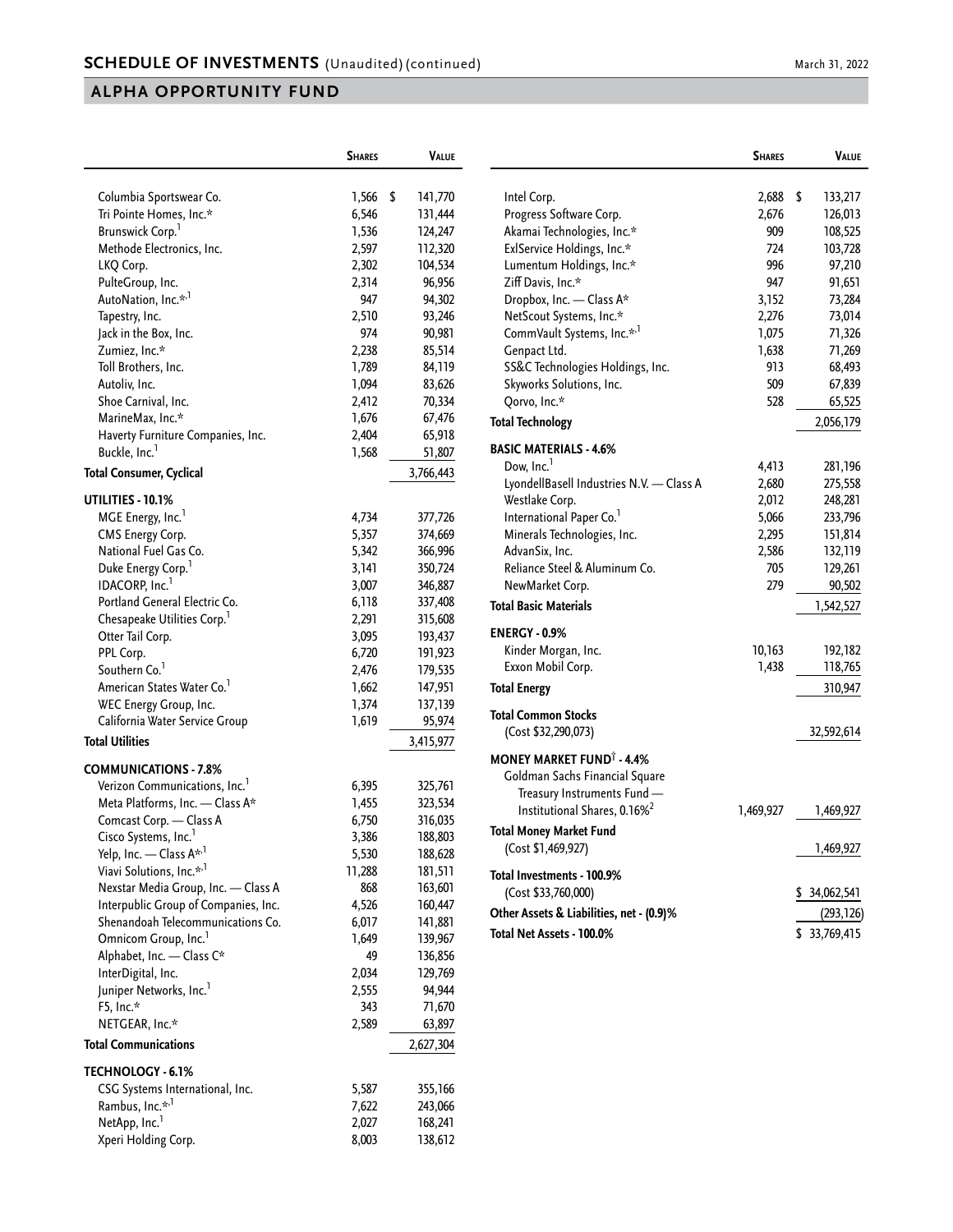#### **Custom Basket Swap Agreements**

| Counterparty                                                      | <b>Reference Obligation</b>    | Type    | <b>Financing Rate</b>                    | Payment<br>Frequency | <b>Maturity</b><br>Date | <b>Notional</b><br>Amount | Value and<br><b>Unrealized</b><br>Appreciation<br>(Depreciation) |
|-------------------------------------------------------------------|--------------------------------|---------|------------------------------------------|----------------------|-------------------------|---------------------------|------------------------------------------------------------------|
| <b>OTC Custom Basket Swap Agreements</b> <sup>11</sup>            |                                |         |                                          |                      |                         |                           |                                                                  |
| Morgan Stanley Capital<br>Services LLC                            | <b>MS Equity Custom Basket</b> | Pay     | 0.73% (Federal Funds<br>$Rate + 0.40\%)$ | At Maturity          | 02/01/24                | \$7,635,350               | 200,766<br>\$.                                                   |
| Goldman Sachs<br>International                                    | <b>GS Equity Custom Basket</b> | Pay     | 0.78% (Federal Funds<br>$Rate + 0.45%$   | At Maturity          | 05/06/24                | 7,635,293                 | 198,180                                                          |
| <b>OTC Custom Basket Swap Agreements Sold Short</b> <sup>11</sup> |                                |         |                                          |                      |                         | \$15,270,643              | 398,946<br>S.                                                    |
| Morgan Stanley Capital<br>Services LLC                            | <b>MS Equity Custom Basket</b> | Receive | 0.03% (Federal Funds<br>Rate - 0.30%)    | At Maturity          | 02/01/24                | \$14,657,845              | (449, 476)<br>\$                                                 |
| Goldman Sachs<br>International                                    | <b>GS Equity Custom Basket</b> | Receive | 0.03% (Federal Funds<br>Rate - 0.20%)    | At Maturity          | 05/06/24                | 14,483,552                | (450, 876)                                                       |
|                                                                   |                                |         |                                          |                      |                         | \$29,141,397              | (900, 352)<br>S.                                                 |

|                                     | <b>SHARES</b> | <b>PERCENTAGE</b><br><b>NOTIONAL</b><br><b>AMOUNT</b> | <b>VALUE AND</b><br><b>UNREALIZED</b><br><b>APPRECIATION</b><br>(DEPRECIATION) |                                     | <b>SHARES</b> | <b>PERCENTAGE</b><br><b>NOTIONAL</b><br><b>AMOUNT</b> | <b>VALUE AND</b><br><b>UNREALIZED</b><br><b>APPRECIATION</b><br>(DEPRECIATION) |
|-------------------------------------|---------------|-------------------------------------------------------|--------------------------------------------------------------------------------|-------------------------------------|---------------|-------------------------------------------------------|--------------------------------------------------------------------------------|
| <b>MS EQUITY LONG CUSTOM BASKET</b> |               |                                                       |                                                                                | John B Sanfilippo                   |               |                                                       |                                                                                |
| Consumer, Non-cyclical              |               |                                                       |                                                                                | & Son, Inc.                         | 963           | $1.05\%$ \$                                           | (1, 565)                                                                       |
| Amphastar                           |               |                                                       |                                                                                | Laboratory Corporation              |               |                                                       |                                                                                |
| Pharmaceuticals, Inc.               | 1,583         | 0.71%                                                 | \$<br>25,249                                                                   | of America Holdings                 | 96            | 0.33%                                                 | (1,698)                                                                        |
| AbbVie, Inc.                        | 437           | 0.93%                                                 | 19,318                                                                         | Pfizer, Inc.                        | 501           | 0.34%                                                 | (3,063)                                                                        |
| Innoviva, Inc.                      | 3,208         | 0.81%                                                 | 19,163                                                                         | EVERTEC, Inc.                       | 909           | 0.49%                                                 | (4, 406)                                                                       |
| Bristol-Myers Squibb Co.            | 1,190         | 1.14%                                                 | 12,041                                                                         | <b>USANA Health</b>                 |               |                                                       |                                                                                |
| Regeneron                           |               |                                                       |                                                                                | Sciences, Inc.                      | 546           | 0.57%                                                 | (10, 343)                                                                      |
| Pharmaceuticals, Inc.               | 85            | 0.78%                                                 | 12,034                                                                         | Gilead Sciences, Inc.               | 1,333         | 1.04%                                                 | (10, 868)                                                                      |
| Vertex Pharmaceuticals,             |               |                                                       |                                                                                | Bio-Rad Laboratories.               |               |                                                       |                                                                                |
| Inc.                                | 167           | 0.57%                                                 | 11,806                                                                         | $Inc. - Class A$                    | 84            | 0.62%                                                 | (12, 019)                                                                      |
| Molson Coors Beverage               |               |                                                       |                                                                                | Vanda Pharmaceuticals,              |               |                                                       |                                                                                |
| $Co.$ - Class B                     | 1,028         | 0.72%                                                 | 9,317                                                                          | Inc.                                | 2,806         | 0.42%                                                 | (14, 912)                                                                      |
| Amgen, Inc.                         | 297           | 0.94%                                                 | 7,792                                                                          | <b>Total Consumer, Non-cyclical</b> |               |                                                       | 101,084                                                                        |
| Johnson & Johnson                   | 487           | 1.13%                                                 | 7,717                                                                          |                                     |               |                                                       |                                                                                |
| Eagle Pharmaceuticals,              |               |                                                       |                                                                                | Consumer, Cyclical                  |               |                                                       |                                                                                |
| Inc.                                | 1,007         | 0.65%                                                 | 6,085                                                                          | AutoZone, Inc.                      | 42            | 1.12%                                                 | 20,312                                                                         |
| United Therapeutics Corp.           | 156           | 0.37%                                                 | 4,661                                                                          | AutoNation, Inc.                    | 222           | 0.29%                                                 | 4,442                                                                          |
| Hologic, Inc.                       | 906           | 0.91%                                                 | 4,608                                                                          | Ethan Allen Interiors, Inc.         | 1,544         | 0.53%                                                 | 3,192                                                                          |
| Exelixis, Inc.                      | 1,136         | 0.34%                                                 | 4,106                                                                          | Allison Transmission                |               |                                                       |                                                                                |
| Merck & Company, Inc.               | 416           | 0.45%                                                 | 3,891                                                                          | Holdings, Inc.                      | 1,339         | 0.69%                                                 | 2,558                                                                          |
| Incyte Corp.                        | 630           | 0.66%                                                 | 3,099                                                                          | Methode Electronics, Inc.           | 611           | 0.35%                                                 | 524                                                                            |
| Perdoceo Education Corp.            | 5,371         | 0.81%                                                 | 2,909                                                                          | Tapestry, Inc.                      | 590           | 0.29%                                                 | (18)                                                                           |
| Corteva, Inc.                       | 338           | 0.25%                                                 | 2,853                                                                          | Columbia Sportswear Co.             | 368           | 0.44%                                                 | (33)                                                                           |
| Prestige Consumer                   |               |                                                       |                                                                                | Zumiez, Inc.                        | 526           | 0.26%                                                 | (1, 244)                                                                       |
| Healthcare, Inc.                    | 731           | 0.51%                                                 | 2,628                                                                          | Autoliv, Inc.                       | 257           | 0.26%                                                 | (2, 635)                                                                       |
| Quest Diagnostics, Inc.             | 273           | 0.49%                                                 | 2,028                                                                          | Brunswick Corp.                     | 361           | 0.38%                                                 | (2,794)                                                                        |
| Halozyme                            |               |                                                       |                                                                                | MarineMax, Inc.                     | 394           | 0.21%                                                 | (3, 379)                                                                       |
| Therapeutics, Inc.                  | 524           | 0.27%                                                 | 1,064                                                                          | Jack in the Box, Inc.               | 229           | 0.28%                                                 | (3, 513)                                                                       |
| Royalty Pharma                      |               |                                                       |                                                                                | <b>Haverty Furniture</b>            |               |                                                       |                                                                                |
| plc — Class A                       | 798           | 0.41%                                                 | 225                                                                            | Companies, Inc.                     | 565           | 0.20%                                                 | (3, 531)                                                                       |
| Premier, Inc. - Class A             | 448           | 0.21%                                                 | (800)                                                                          | Cummins, Inc.                       | 270           | 0.73%                                                 | (3,696)                                                                        |
| Waters Corp.                        | 95            | 0.39%                                                 | (909)                                                                          | Tri Pointe Homes, Inc.              | 1,540         | 0.40%                                                 | (4, 323)                                                                       |
| <b>Abbott Laboratories</b>          | 302           | 0.47%                                                 | (927)                                                                          | Shoe Carnival, Inc.                 | 567           | 0.22%                                                 | (4, 532)                                                                       |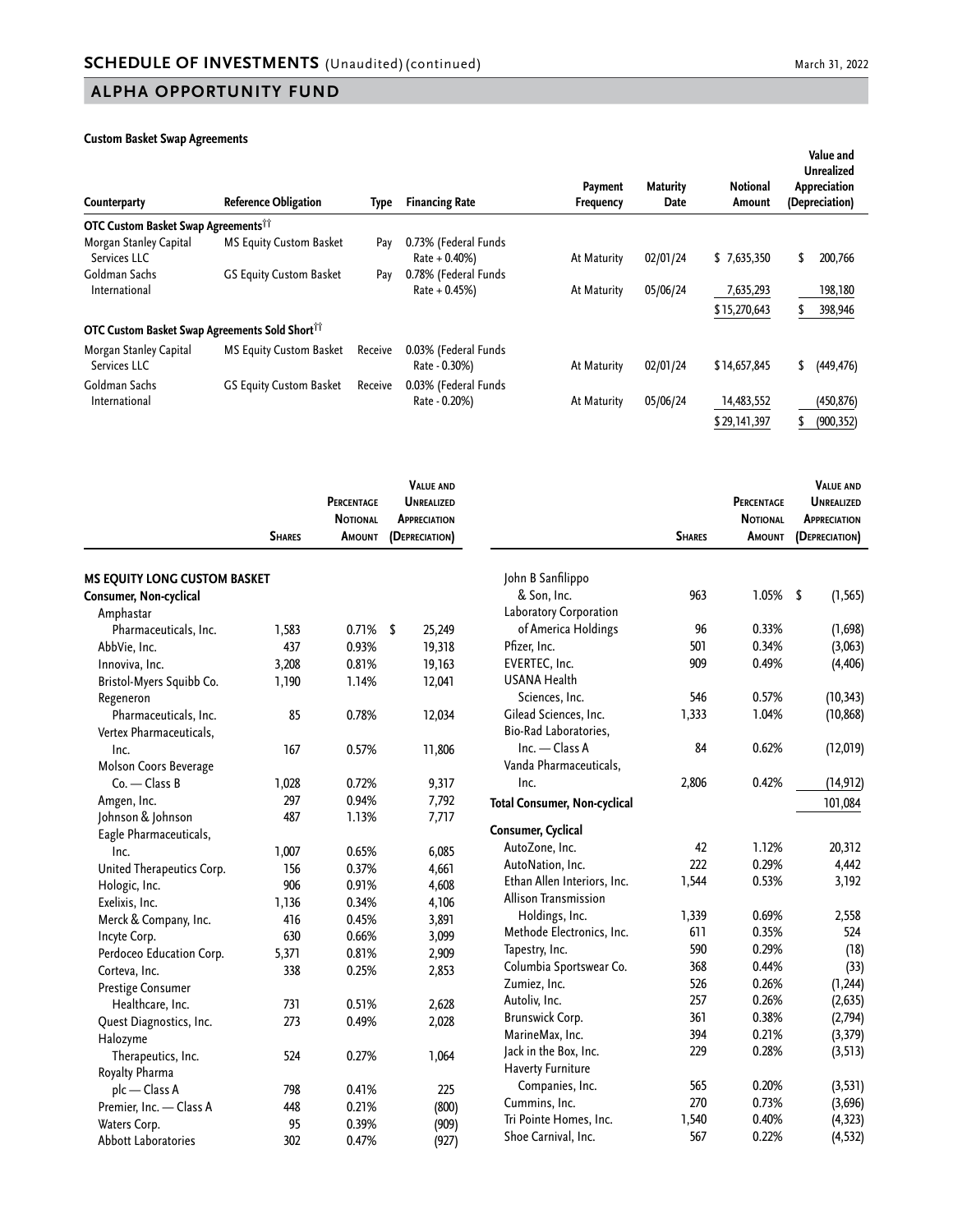|                                 |               | <b>PERCENTAGE</b> | <b>VALUE AND</b><br><b>UNREALIZED</b> |
|---------------------------------|---------------|-------------------|---------------------------------------|
|                                 |               | <b>NOTIONAL</b>   | <b>APPRECIATION</b>                   |
|                                 | <b>SHARES</b> | Amount            | (DEPRECIATION)                        |
|                                 |               |                   |                                       |
| Buckle, Inc.                    | 703           | 0.30%             | \$<br>(4, 643)                        |
| LKQ Corp.                       | 541           | 0.32%             | (5,806)                               |
| PulteGroup, Inc.                | 544           | 0.30%             | (6, 163)                              |
| Gentex Corp.                    | 2,799         | 1.07%             | (7, 344)                              |
| NVR, Inc.                       | 14            | 0.82%             | (7, 503)                              |
| Toll Brothers, Inc.             | 421           | 0.26%             | (8, 564)                              |
| Acushnet Holdings Corp.         | 910           | 0.48%             | (8, 813)                              |
| Dolby Laboratories,             |               |                   |                                       |
| Inc. - Class A                  | 628           | 0.64%             | (9,288)                               |
| Whirlpool Corp.                 | 392           | 0.89%             | (17, 871)                             |
| <b>Total Consumer, Cyclical</b> |               |                   | (74, 665)                             |
| <b>Basic Materials</b>          |               |                   |                                       |
| Westlake Corp.                  | 473           | 0.76%             | 14,625                                |
| LyondellBasell                  |               |                   |                                       |
| <b>Industries</b>               |               |                   |                                       |
| N.V. - Class A                  | 630           | 0.85%             | 7,930                                 |
| Dow, Inc.                       | 1,038         | 0.87%             | 7,719                                 |
| AdvanSix, Inc.                  | 608           | 0.41%             | 4,511                                 |
| NewMarket Corp.                 | 65            | 0.28%             | 770                                   |
| Reliance Steel &                |               |                   |                                       |
|                                 | 166           |                   |                                       |
| Aluminum Co.                    |               | 0.40%             | (631)                                 |
| Minerals Technologies, Inc.     | 540           | 0.47%             | (1, 897)                              |
| International Paper Co.         | 1,192         | 0.72%             | (2,075)                               |
| <b>Total Basic Materials</b>    |               |                   | 30,952                                |
| <b>Technology</b>               |               |                   |                                       |
| <b>CSG Systems</b>              |               |                   |                                       |
| International, Inc.             | 1,314         | 1.09%             | 24,278                                |
| Rambus, Inc.                    | 1,793         | 0.75%             | 18,299                                |
| ExlService Holdings, Inc.       | 170           | 0.32%             | 6,494                                 |
| NetApp, Inc.                    | 477           | 0.52%             | 6,063                                 |
| Lumentum Holdings, Inc.         | 234           | 0.30%             | 3,780                                 |
| Akamai Technologies, Inc.       | 214           | 0.33%             | 1,434                                 |
| Dropbox, Inc. - Class A         | 741           | 0.23%             | 1,053                                 |
| Genpact Ltd.                    | 385           | 0.22%             | 648                                   |
| NetScout Systems, Inc.          | 535           | 0.22%             | 338                                   |
| Progress Software Corp.         | 629           | 0.39%             | 303                                   |
| SS&C Technologies               |               |                   |                                       |
| Holdings, Inc.                  | 214           | 0.21%             | (169)                                 |
| Skyworks Solutions, Inc.        | 119           | 0.21%             | (219)                                 |
| Ziff Davis, Inc.                | 222           | 0.28%             | (361)                                 |
| Intel Corp.                     | 632           | 0.41%             | (626)                                 |
| Qorvo, Inc.                     | 124           | 0.20%             | (976)                                 |
| CommVault Systems, Inc.         | 253           | 0.22%             | (2, 853)                              |
| Xperi Holding Corp.             | 1,883         | 0.43%             | (5, 187)                              |
| <b>Total Technology</b>         |               |                   | 52,299                                |
| Industrial                      |               |                   |                                       |
| Mueller Industries, Inc.        | 1,428         | 1.01%             | 13,791                                |
|                                 |               |                   |                                       |
| Packaging Corporation           |               |                   |                                       |
| of America                      | 380           | 0.78%             | 8,852                                 |
| Knowles Corp.                   | 3,809         | 1.07%             | 8,788                                 |
| Crane Co.                       | 384           | 0.54%             | 5,211                                 |
| <b>Owens Corning</b>            | 275           | 0.33%             | 4,661                                 |

|                             | <b>SHARES</b> | PERCENTAGE<br><b>NOTIONAL</b><br>Amount | <b>VALUE AND</b><br><b>UNREALIZED</b><br><b>APPRECIATION</b><br>(DEPRECIATION) |
|-----------------------------|---------------|-----------------------------------------|--------------------------------------------------------------------------------|
|                             |               |                                         |                                                                                |
| Encore Wire Corp.           | 295           | 0.44%                                   | \$<br>4,400                                                                    |
| TTM Technologies, Inc.      | 3,946         | 0.77%                                   | 3,725                                                                          |
| Dorian LPG Ltd.             | 1,550         | 0.29%                                   | 2,854                                                                          |
| Albany International        |               |                                         |                                                                                |
| Corp. - Class A             | 286           | 0.32%                                   | 1,986                                                                          |
| Sanmina Corp.               | 1,654         | 0.88%                                   | 1,615                                                                          |
| Keysight Technologies, Inc. | 105           | 0.22%                                   | 678                                                                            |
| Snap-on, Inc.               | 333           | 0.90%                                   | 306                                                                            |
| Louisiana-Pacific Corp.     | 412           | 0.34%                                   | (76)                                                                           |
| Insteel Industries, Inc.    | 509           | 0.25%                                   | (1,053)                                                                        |
| Arrow Electronics, Inc.     | 135           | 0.21%                                   | (1, 291)                                                                       |
| Hillenbrand, Inc.           | 1,049         | 0.61%                                   | (1, 431)                                                                       |
| Sturm Ruger &               |               |                                         |                                                                                |
| Company, Inc.               | 958           | 0.87%                                   | (2,263)                                                                        |
| UFP Industries, Inc.        | 256           | 0.26%                                   | (2, 563)                                                                       |
| Vishay Intertechnology,     |               |                                         |                                                                                |
| Inc.                        | 4,302         | 1.10%                                   | (3, 935)                                                                       |
| Eagle Materials, Inc.       | 287           | 0.48%                                   | (5,093)                                                                        |
|                             | 498           | 0.56%                                   | (5, 491)                                                                       |
| OSI Systems, Inc.           | 962           | 0.32%                                   |                                                                                |
| Vontier Corp.<br>3M Co.     | 554           | 1.08%                                   | (7, 256)                                                                       |
| Garmin Ltd.                 |               |                                         | (10, 981)                                                                      |
|                             | 668           | 1.04%                                   | (11, 478)                                                                      |
| <b>Total Industrial</b>     |               |                                         | 3,956                                                                          |
| <b>Communications</b>       |               |                                         |                                                                                |
| Juniper Networks, Inc.      | 601           | 0.29%                                   | 8,824                                                                          |
| Cisco Systems, Inc.         | 796           | 0.58%                                   | 8,011                                                                          |
| Omnicom Group, Inc.         | 388           | 0.43%                                   | 6,211                                                                          |
| Viavi Solutions, Inc.       | 2,656         | 0.56%                                   | 3,061                                                                          |
| F5, Inc.                    | 80            | 0.22%                                   | 1,309                                                                          |
| Interpublic Group of        |               |                                         |                                                                                |
| Companies, Inc.             | 1,065         | 0.49%                                   | 1,148                                                                          |
| Nexstar Media Group,        |               |                                         |                                                                                |
| Inc. - Class A              | 204           | 0.50%                                   | 1,144                                                                          |
| Alphabet, Inc. — Class C    | 11            | 0.40%                                   | (261)                                                                          |
| Comcast Corp. - Class A     | 1,588         | 0.97%                                   | (692)                                                                          |
| Meta Platforms,             |               |                                         |                                                                                |
| Inc. - Class A              | 342           | 1.00%                                   | (920)                                                                          |
| Shenandoah                  |               |                                         |                                                                                |
| Telecommunications Co.      |               |                                         |                                                                                |
|                             | 1,415         | 0.44%                                   | (945)                                                                          |
| NETGEAR, Inc.               | 609           | 0.20%                                   | (2, 158)                                                                       |
| InterDigital, Inc.          | 478           | 0.40%                                   | (2,237)                                                                        |
| Yelp, Inc. - Class A        | 1,301         | 0.58%                                   | (2,389)                                                                        |
| Verizon                     |               |                                         |                                                                                |
| Communications, Inc.        | 1,504         | 1.00%                                   | (4, 133)                                                                       |
| <b>Total Communications</b> |               |                                         | 15,973                                                                         |
| <b>Utilities</b>            |               |                                         |                                                                                |
| National Fuel Gas Co.       | 1,256         | 1.13%                                   | 20,415                                                                         |
| IDACORP, Inc.               | 647           | 0.98%                                   | 11,962                                                                         |
| Chesapeake Utilities Corp.  | 539           | 0.97%                                   | 9,362                                                                          |
| Southern Co.                | 582           | 0.55%                                   | 8,069                                                                          |
| <b>Portland General</b>     |               |                                         |                                                                                |
| Electric Co.                | 1,314         | 0.95%                                   | 6,843                                                                          |
| Duke Energy Corp.           | 675           | 0.99%                                   | 5,367                                                                          |
|                             |               |                                         |                                                                                |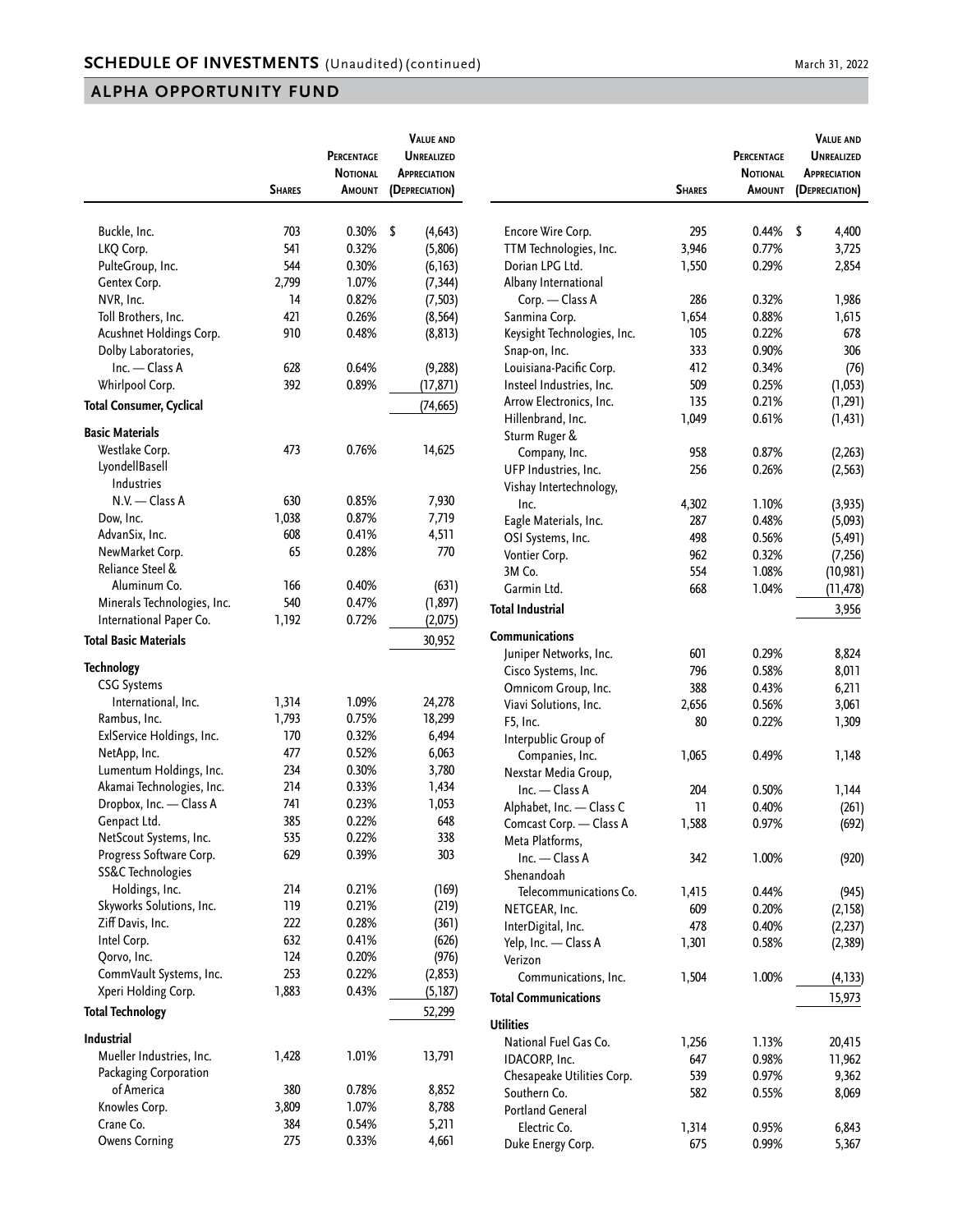|                            |               | PERCENTAGE<br><b>NOTIONAL</b> | <b>VALUE AND</b><br><b>UNREALIZED</b><br><b>APPRECIATION</b> |
|----------------------------|---------------|-------------------------------|--------------------------------------------------------------|
|                            | <b>SHARES</b> | Amount                        | (DEPRECIATION)                                               |
|                            | 1,260         | 1.15%                         | \$<br>3,947                                                  |
| CMS Energy Corp.           |               |                               |                                                              |
| MGE Energy, Inc.           | 1,113         | 1.16%                         | 3,659                                                        |
| WEC Energy Group, Inc.     | 323           | 0.42%                         | 1,828                                                        |
| California Water           |               |                               |                                                              |
| Service Group              | 381           | 0.30%                         | 506                                                          |
| American States Water Co.  | 23            | 0.03%                         | (141)                                                        |
| Otter Tail Corp.           | 728           | 0.60%                         | (221)                                                        |
| PPL Corp.                  | 1,581         | 0.59%                         | (1,757)                                                      |
| <b>Total Utilities</b>     |               |                               | 69,839                                                       |
| <b>Financial</b>           |               |                               |                                                              |
| Arch Capital Group Ltd.    | 1,757         | 1.08%                         | 13,913                                                       |
| Safety Insurance           |               |                               |                                                              |
| Group, Inc.                | 981           | 1.17%                         | 11,504                                                       |
| Enstar Group Ltd.          | 294           | 1.01%                         | 9,415                                                        |
| Raymond James              |               |                               |                                                              |
| Financial, Inc.            | 401           | 0.58%                         | 9,123                                                        |
| Markel Corp.               | 30            | 0.58%                         | 7,612                                                        |
| Preferred Bank/            |               |                               |                                                              |
| Los Angeles CA             | 854           | 0.83%                         | 5,504                                                        |
| Everest Re Group Ltd.      | 164           | 0.65%                         | 5,289                                                        |
| Travelers Companies, Inc.  | 366           | 0.88%                         | 3,671                                                        |
| <b>Equity Commonwealth</b> | 1,496         | 0.55%                         | 3,226                                                        |
| BankUnited, Inc.           | 1,122         | 0.65%                         | 2,888                                                        |
| Old Republic               |               |                               |                                                              |
| International Corp.        | 2,640         | 0.89%                         | 2,102                                                        |
| PS Business Parks, Inc.    | 294           | 0.65%                         | 1,986                                                        |
| Western Union Co.          | 1,620         | 0.40%                         | 1,386                                                        |
| WP Carey, Inc.             | 214           | 0.23%                         | 788                                                          |
| <b>Easterly Government</b> |               |                               |                                                              |
| Properties, Inc.           | 1,240         | 0.34%                         | 525                                                          |
| United Bankshares, Inc.    | 1,623         | 0.74%                         | 177                                                          |
| Radian Group, Inc.         | 2,697         | 0.78%                         | (140)                                                        |
| <b>Stewart Information</b> |               |                               |                                                              |
| Services Corp.             | 1,046         | 0.83%                         | (589)                                                        |
| Fulton Financial Corp.     | 3,443         | 0.75%                         | (812)                                                        |
| Janus Henderson            |               |                               |                                                              |
| Group plc                  | 918           | 0.42%                         | (1, 611)                                                     |
| <b>First American</b>      |               |                               |                                                              |
| Financial Corp.            | 478           | 0.41%                         | (1,638)                                                      |
| <b>Interactive Brokers</b> |               |                               |                                                              |
| Group, Inc. - Class A      | 696           | 0.60%                         | (1, 724)                                                     |
| HomeStreet, Inc.           | 981           | 0.61%                         | (1, 906)                                                     |
| <b>Fidelity National</b>   |               |                               |                                                              |
| Financial, Inc.            | 990           | 0.63%                         | (2,175)                                                      |
| Citigroup, Inc.            | 475           | 0.33%                         | (2, 822)                                                     |
| PotlatchDeltic Corp.       | 509           | 0.35%                         | (2,966)                                                      |
| OneMain Holdings, Inc.     | 840           | 0.52%                         | (3,991)                                                      |
| Essent Group Ltd.          | 1,057         | 0.57%                         | (4,091)                                                      |
| MGIC Investment Corp.      | 4,050         | 0.72%                         | (4, 262)                                                     |
| Piper Sandler Cos.         | 341           | 0.59%                         | (4, 314)                                                     |
| Mercury General Corp.      | 1,519         | 1.09%                         | (4,681)                                                      |
| National Bank Holdings     |               |                               |                                                              |
| Corp. - Class A            | 1,910         | 1.01%                         | (5,683)                                                      |

|                                           | <b>SHARES</b>  | PERCENTAGE<br><b>NOTIONAL</b><br><b>AMOUNT</b> | <b>VALUE AND</b><br><b>UNREALIZED</b><br><b>APPRECIATION</b><br>(DEPRECIATION) |
|-------------------------------------------|----------------|------------------------------------------------|--------------------------------------------------------------------------------|
| Meta Financial Group, Inc.                | 676            | 0.49%                                          | \$<br>(5,737)                                                                  |
| AMERISAFE, Inc.                           | 1,168          | 0.76%                                          | (7, 353)                                                                       |
| Hilltop Holdings, Inc.                    | 1,405          | 0.54%                                          | (10, 172)                                                                      |
| Evercore, Inc. - Class A                  | 454            | 0.66%                                          | (11, 981)                                                                      |
| <b>Total Financial</b>                    |                |                                                | 461                                                                            |
| <b>Energy</b>                             |                |                                                |                                                                                |
| Kinder Morgan, Inc.                       | 2,391          | 0.59%                                          | 823                                                                            |
| Exxon Mobil Corp.                         | 338            | 0.37%                                          | 44                                                                             |
| <b>Total Energy</b>                       |                |                                                | 867                                                                            |
| <b>Total MS Equity Long Custom Basket</b> |                |                                                | \$<br>200,766                                                                  |
| MS EQUITY SHORT CUSTOM BASKET             |                |                                                |                                                                                |
| Consumer, Non-cyclical                    |                |                                                |                                                                                |
| Guardant Health, Inc.                     | 1,297          | $(0.59)$ %                                     | \$<br>71,299                                                                   |
| CoStar Group, Inc.                        | 2,313          | $(1.05)$ %                                     | 47,402                                                                         |
| Viad Corp.                                | 3,262          | $(0.79)$ %                                     | 30,061                                                                         |
| Equifax, Inc.                             | 633            | $(1.02)$ %                                     | 19,663                                                                         |
| Driven Brands                             | 6,627          | $(1.19)$ %                                     |                                                                                |
| Holdings, Inc.<br>TransUnion              |                | $(0.78)$ %                                     | 16,462                                                                         |
| ASGN, Inc.                                | 1,111<br>1,000 |                                                | 10,524                                                                         |
| Dun & Bradstreet                          |                | $(0.80)$ %                                     | 8,634                                                                          |
| Holdings, Inc.                            | 4,745          | $(0.57)$ %                                     | 8,483                                                                          |
| Natera, Inc.                              | 420            | $(0.12)$ %                                     | 6,969                                                                          |
| Cooper Companies, Inc.                    | 125            | $(0.36)$ %                                     | 1,378                                                                          |
| Verisk Analytics,                         |                |                                                |                                                                                |
| Inc. - Class A                            | 811            | $(1.19)$ %                                     | 767                                                                            |
| Intellia Therapeutics, Inc.               | 288            | $(0.14)$ %                                     | (233)                                                                          |
| <b>Booz Allen Hamilton</b>                |                |                                                |                                                                                |
| Holding Corp.                             | 1,053          | $(0.63)$ %                                     | (1, 782)                                                                       |
| Cintas Corp.                              | 664            | $(1.93)$ %                                     | (3,571)                                                                        |
| UnitedHealth Group, Inc.                  | 142            | $(0.49)$ %                                     | (3, 632)                                                                       |
| Rollins, Inc.                             | 3,906          | $(0.93)$ %                                     | (7, 928)                                                                       |
| Sysco Corp.                               | 1,544          | $(0.86)$ %                                     | (9,623)                                                                        |
| Bunge Ltd.                                | 1,128          | $(0.85)$ %                                     | (12,886)                                                                       |
| Quanta Services, Inc.                     | 678            | $(0.61)$ %                                     | (15, 464)                                                                      |
| Total Consumer, Non-cyclical              |                |                                                | 166,523                                                                        |
| Communications                            |                |                                                |                                                                                |
| Lyft, Inc. - Class A                      | 3,215          | $(0.84)$ %                                     | 13,960                                                                         |
| Okta, Inc.                                | 156            | $(0.16)$ %                                     | 7,366                                                                          |
| Airbnb, Inc. — Class A                    | 173            | $(0.20)$ %                                     | 3,613                                                                          |
| Trade Desk, Inc. - Class A                | 519            | $(0.25)$ %                                     | (1,225)                                                                        |
| Palo Alto Networks, Inc.                  | 49             | $(0.21)$ %                                     | (2,371)                                                                        |
| DoorDash, Inc. - Class A                  | 483            | $(0.39)$ %                                     | (9,092)                                                                        |
| <b>Total Communications</b>               |                |                                                | 12,251                                                                         |
| Consumer, Cyclical                        |                |                                                |                                                                                |
| <b>United Airlines</b>                    |                |                                                |                                                                                |
| Holdings, Inc.                            | 3,207          | $(1.01)$ %                                     | 31,926                                                                         |
| Delta Air Lines, Inc.                     | 3,779          | $(1.02)$ %                                     | 23,433                                                                         |
| MillerKnoll, Inc.                         | 6,310          | $(1.49)$ %                                     | 16,819                                                                         |
| IAA, Inc.                                 | 1,599          | $(0.42)$ %                                     | 16,636                                                                         |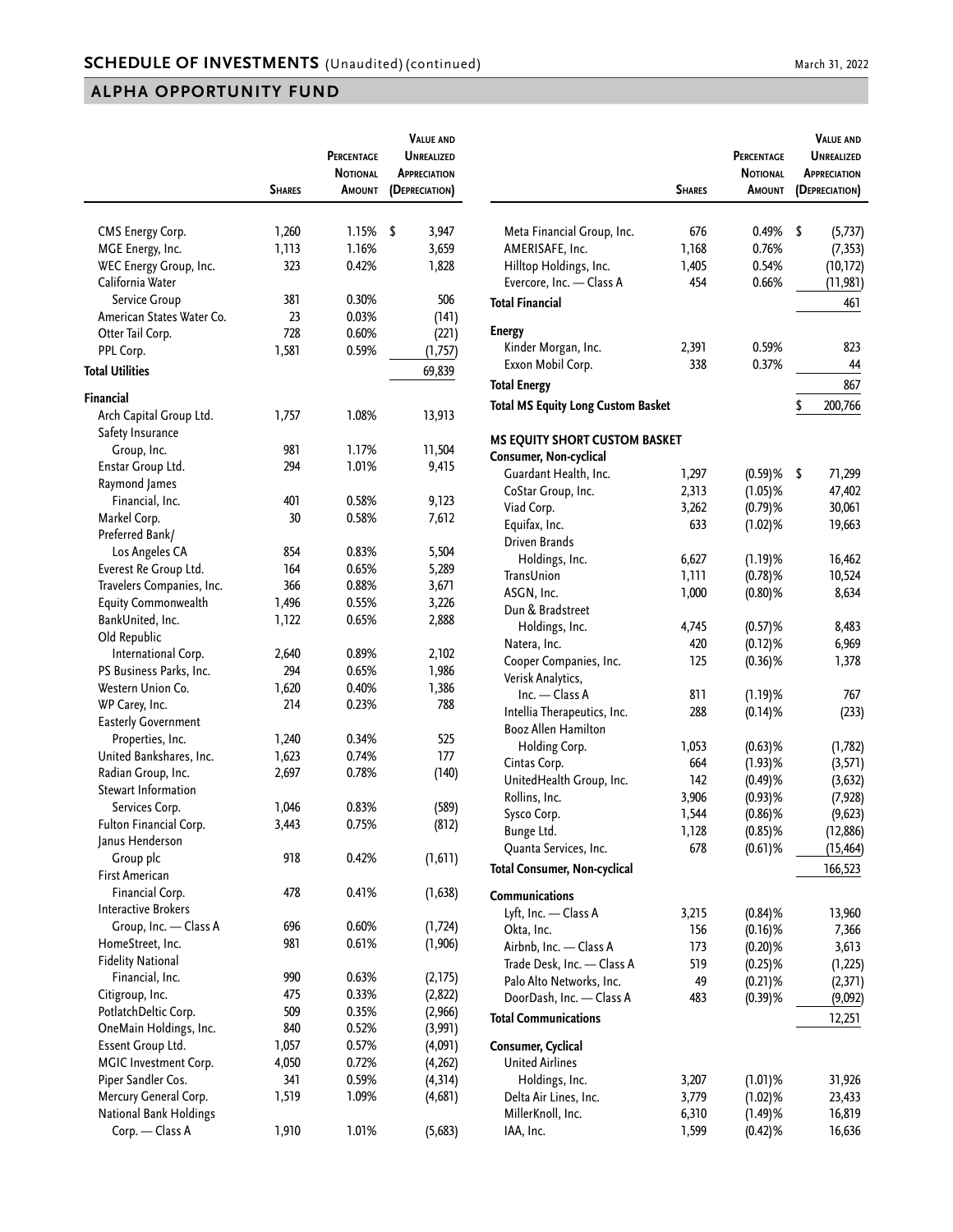|                                                  |               | PERCENTAGE<br><b>NOTIONAL</b> | <b>VALUE AND</b><br>UNREALIZED<br><b>APPRECIATION</b> |
|--------------------------------------------------|---------------|-------------------------------|-------------------------------------------------------|
|                                                  | <b>SHARES</b> | Amount                        | (DEPRECIATION)                                        |
|                                                  |               |                               |                                                       |
| Freshpet, Inc.                                   | 533           | $(0.37)$ %                    | \$<br>14,972                                          |
| <b>MGM Resorts</b>                               |               |                               |                                                       |
| International                                    | 1,525         | $(0.44)$ %                    | 2,336                                                 |
| Copart, Inc.                                     | 1,730         | $(1.48)$ %                    | 710                                                   |
| American Airlines                                |               |                               |                                                       |
| Group, Inc.                                      | 10,552        | $(1.31)$ %                    | 527                                                   |
| Southwest Airlines Co.                           | 2,066         | $(0.65)$ %                    | (395)                                                 |
| JetBlue Airways Corp.                            | 3,748         | $(0.38)$ %                    | (1, 501)                                              |
| Royal Caribbean                                  |               |                               |                                                       |
| Cruises Ltd.                                     | 628           | $(0.36)$ %                    | (2, 249)                                              |
| Hilton Worldwide                                 |               |                               |                                                       |
| Holdings, Inc.                                   | 450           | $(0.47)$ %                    | (3, 118)                                              |
| Carnival Corp.                                   | 2,330         | $(0.32)$ %                    | (4, 476)                                              |
| Lululemon Athletica, Inc.                        | 170           | $(0.42)$ %                    | (8, 872)                                              |
| <b>Total Consumer, Cyclical</b>                  |               |                               | 86,748                                                |
| <b>Financial</b>                                 |               |                               |                                                       |
| <b>Western Alliance</b>                          |               |                               |                                                       |
| Bancorporation                                   | 1,630         | $(0.92)$ %                    | 33,540                                                |
| <b>Americold Realty Trust</b>                    | 3,162         | $(0.60)$ %                    | 28,117                                                |
| <b>SVB Financial Group</b>                       | 170           | $(0.65)$ %                    | 20,680                                                |
| Sun Communities, Inc.                            | 1,069         | $(1.28)$ %                    | 16,401                                                |
| Equinix, Inc.                                    | 245           | $(1.24)$ %                    | 12,999                                                |
| <b>Bank of New York</b>                          |               |                               |                                                       |
| Mellon Corp.                                     | 1,011         | $(0.34)$ %                    | 12,091                                                |
| Invitation Homes, Inc.                           | 4,659         | $(1.28)$ %                    | 10,217                                                |
| Equitable Holdings, Inc.                         | 6,535         | $(1.38)$ %                    | 7,229                                                 |
| Regions Financial Corp.                          | 2,985         | $(0.45)$ %                    | 4,247                                                 |
| RLJ Lodging Trust                                | 15,107        | $(1.45)$ %                    | 2,765                                                 |
| Northern Trust Corp.                             | 1,355         | $(1.08)$ %                    | 2,217                                                 |
| Signature Bank                                   | 364           | $(0.73)$ %                    | 2,207                                                 |
| First Republic Bank                              | 475           | $(0.53)$ %                    | 1,205                                                 |
| Safehold, Inc.                                   | 1,180         | $(0.45)$ %                    | 991                                                   |
| UDR, Inc.                                        | 1,408         | $(0.55)$ %                    | 338                                                   |
| Sunstone Hotel                                   |               |                               |                                                       |
| Investors, Inc.                                  | 11,590        |                               |                                                       |
|                                                  | 10,011        | $(0.93)$ %                    | (216)                                                 |
| Park Hotels & Resorts, Inc.<br>Wells Fargo & Co. | 2,263         | $(1.33)$ %                    | (336)                                                 |
|                                                  |               | $(0.75)$ %                    | (596)                                                 |
| Bank of America Corp.                            | 1,602         | $(0.45)$ %                    | (676)                                                 |
| Zions Bancorp                                    |               |                               |                                                       |
| North America                                    | 2,438         | $(1.09)$ %                    | (1, 126)                                              |
| Digital Realty Trust, Inc.                       | 472           | $(0.46)$ %                    | (1,250)                                               |
| <b>CBRE Group,</b>                               |               |                               |                                                       |
| Inc. - Class A                                   | 955           | $(0.60)$ %                    | (1, 403)                                              |
| Goldman Sachs                                    |               |                               |                                                       |
| Group, Inc.                                      | 528           | (1.19)%                       | (1, 404)                                              |
| State Street Corp.                               | 2,396         | (1.42)%                       | (1, 834)                                              |
| Crown Castle                                     |               |                               |                                                       |
| International Corp.                              | 880           | $(1.11)$ %                    | (2,696)                                               |
| Lincoln National Corp.                           | 903           | $(0.40)$ %                    | (3,052)                                               |
| KKR & Company,                                   |               |                               |                                                       |
| Inc. - Class A                                   | 1,716         | $(0.68)$ %                    | (4, 375)                                              |
| Apple Hospitality REIT, Inc.                     | 2,899         | $(0.36)$ %                    | (5,750)                                               |

|                                      | <b>SHARES</b> | PERCENTAGE<br><b>NOTIONAL</b><br>AMOUNT | <b>VALUE AND</b><br><b>UNREALIZED</b><br><b>APPRECIATION</b><br>(DEPRECIATION) |
|--------------------------------------|---------------|-----------------------------------------|--------------------------------------------------------------------------------|
| Ryman Hospitality                    |               |                                         |                                                                                |
| Properties, Inc.                     | 1,661         | $(1.05)$ %                              | \$<br>(6, 947)                                                                 |
| <b>SBA Communications</b>            |               |                                         |                                                                                |
| Corp.                                | 381           | $(0.89)$ %                              | (8, 141)                                                                       |
| Xenia Hotels &                       |               |                                         |                                                                                |
| Resorts, Inc.                        | 4,867         | $(0.64)$ %                              | (9,046)                                                                        |
| Apartment Income                     |               |                                         |                                                                                |
| REIT Corp.                           | 4,892         | $(1.78)$ %                              | (10, 327)                                                                      |
| Comerica, Inc.                       | 2,135         | $(1.32)$ %                              | (13, 515)                                                                      |
| Ventas, Inc.                         | 2,457         | $(1.04)$ %                              | (14, 745)                                                                      |
| Welltower, Inc.                      | 2,016         | $(1.32)$ %                              | (18, 186)                                                                      |
| Pebblebrook Hotel Trust              | 6,976         | $(1.17)$ %                              | (18, 894)                                                                      |
| Kennedy-Wilson                       |               |                                         |                                                                                |
| Holdings, Inc.                       | 10,855        | $(1.81)$ %                              | (19, 149)                                                                      |
| Iron Mountain, Inc.                  | 3,476         | $(1.31)$ %                              | (25, 779)                                                                      |
| Outfront Media, Inc.                 | 6,852         | $(1.33)$ %                              | (27, 291)                                                                      |
| Host Hotels &                        |               |                                         |                                                                                |
| Resorts, Inc.                        | 12,551        | $(1.66)$ %                              | (33, 028)                                                                      |
| Howard Hughes Corp.                  | 2,138         | $(1.51)$ %                              | (36,999)                                                                       |
|                                      |               |                                         |                                                                                |
| <b>Total Financial</b>               |               |                                         | (111, 517)                                                                     |
| <b>Utilities</b>                     |               |                                         |                                                                                |
| Entergy Corp.                        | 1,419         | $(1.13)$ %                              | (7, 677)                                                                       |
| Black Hills Corp.                    | 3,598         | $(1.89)$ %                              | (31,003)                                                                       |
| ONE Gas, Inc.                        | 3,001         | $(1.81)$ %                              | (32, 577)                                                                      |
| CenterPoint Energy, Inc.             | 9,089         | $(1.90)$ %                              | (37, 109)                                                                      |
| Atmos Energy Corp.                   | 2,263         | $(1.84)$ %                              | (40, 752)                                                                      |
| <b>Edison International</b>          | 3,945         | $(1.89)$ %                              | (45, 634)                                                                      |
| <b>Total Utilities</b>               |               |                                         | (194, 752)                                                                     |
| <b>Technology</b>                    |               |                                         |                                                                                |
| Ceridian HCM                         |               |                                         |                                                                                |
| Holding, Inc.                        | 1,302         | $(0.61)$ %                              | 27,991                                                                         |
| Atlassian Corporation                |               |                                         |                                                                                |
| plc - Class A                        | 123           | $(0.25)$ %                              | 816                                                                            |
| Datadog, Inc. - Class A              | 359           | $(0.37)$ %                              | (1, 904)                                                                       |
| Bill.com Holdings, Inc.              | 236           | $(0.37)$ %                              | (3,026)                                                                        |
| Zscaler, Inc.                        | 238           | $(0.39)$ %                              | (4, 460)                                                                       |
| Cloudflare, Inc. - Class A           | 455           |                                         |                                                                                |
| Leidos Holdings, Inc.                | 664           | $(0.37)$ %                              | (4,993)                                                                        |
| Crowdstrike Holdings,                |               | $(0.49)$ %                              | (11, 273)                                                                      |
| Inc. - Class A                       | 264           | $(0.41)$ %                              |                                                                                |
|                                      | 153           |                                         | (12, 137)<br>(12, 329)                                                         |
| MongoDB, Inc.                        |               | $(0.46)$ %                              |                                                                                |
| KBR, Inc.<br><b>Total Technology</b> | 3,892         | $(1.45)$ %                              | (44, 199)                                                                      |
|                                      |               |                                         | (65, 514)                                                                      |
| Industrial                           |               |                                         |                                                                                |
| Stericycle, Inc.                     | 3,068         | $(1.22)$ %                              | 46,825                                                                         |
| Boeing Co.                           | 1,036         | $(1.35)$ %                              | 32,927                                                                         |
| MSA Safety, Inc.                     | 620           | $(0.56)$ %                              | 4,529                                                                          |
| Jacobs Engineering                   |               |                                         |                                                                                |
| Group, Inc.                          | 1,747         | $(1.64)$ %                              | 3,815                                                                          |
| J.B. Hunt Transport                  |               |                                         |                                                                                |
| Services, Inc.                       | 442           | $(0.61)$ %                              | 1,249                                                                          |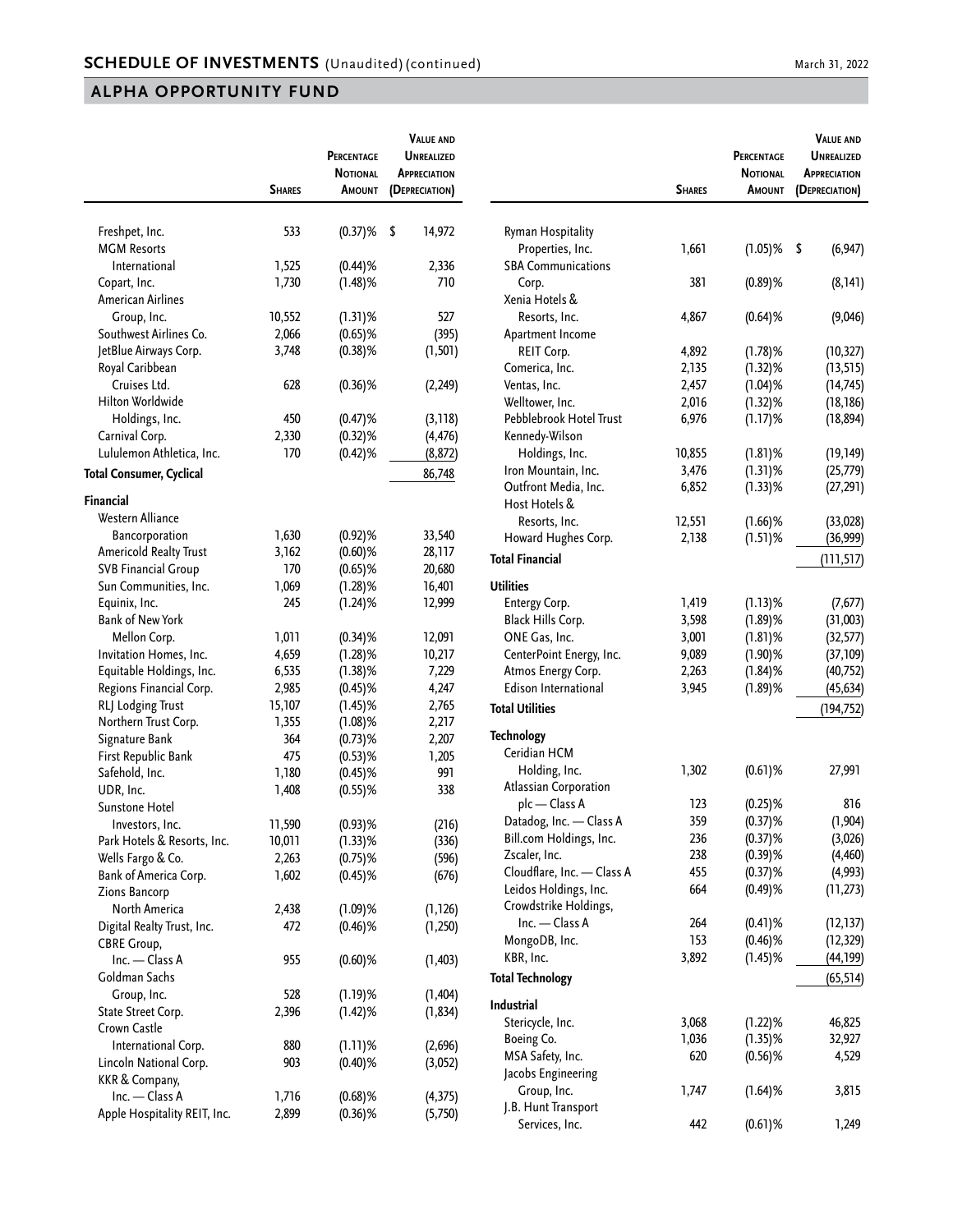|                                            | <b>SHARES</b> | PERCENTAGE<br><b>NOTIONAL</b><br><b>AMOUNT</b> | <b>VALUE AND</b><br><b>UNREALIZED</b><br><b>APPRECIATION</b><br>(DEPRECIATION) |
|--------------------------------------------|---------------|------------------------------------------------|--------------------------------------------------------------------------------|
|                                            |               |                                                |                                                                                |
| <b>CH Robinson</b>                         |               |                                                |                                                                                |
| Worldwide, Inc.                            | 955           | $(0.70)$ %                                     | \$<br>(793)                                                                    |
| TransDigm Group, Inc.                      | 134           | $(0.60)$ %                                     | (1,696)                                                                        |
| General Electric Co.                       | 976           | $(0.61)$ %                                     | (2, 242)                                                                       |
| Republic Services,                         |               |                                                |                                                                                |
| Inc. - Class A                             | 764           | $(0.69)$ %                                     | (11, 736)                                                                      |
| Waste Management, Inc.                     | 736           | $(0.80)$ %                                     | (14, 627)                                                                      |
| Howmet Aerospace, Inc.                     | 3,729         | $(0.91)$ %                                     | (14, 933)                                                                      |
| Tetra Tech, Inc.                           | 939           | $(1.06)$ %                                     | (50, 457)                                                                      |
| Casella Waste Systems,                     |               |                                                |                                                                                |
| Inc. - Class A                             | 2,449         | $(1.46)$ %                                     | (70, 808)                                                                      |
| <b>Total Industrial</b>                    |               |                                                | (77, 947)                                                                      |
|                                            |               |                                                |                                                                                |
| <b>Energy</b>                              |               |                                                |                                                                                |
| NOV, Inc.                                  | 5,672         | $(0.76)$ %                                     | (26, 380)                                                                      |
| Range Resources Corp.                      | 2,682         | $(0.56)$ %                                     | (35,072)                                                                       |
| Patterson-UTI Energy, Inc.                 | 11,648        | $(1.23)$ %                                     | (88, 690)                                                                      |
| Halliburton Co.                            | 7,715         | $(1.99)$ %                                     | (115,126)                                                                      |
| <b>Total Energy</b>                        |               |                                                | (265, 268)                                                                     |
| <b>Total MS Equity Short Custom Basket</b> |               |                                                | \$<br>(449, 476)                                                               |
|                                            |               |                                                |                                                                                |
| <b>GS EQUITY LONG CUSTOM BASKET</b>        |               |                                                |                                                                                |
| Consumer, Non-cyclical                     |               |                                                |                                                                                |
| Amphastar                                  |               |                                                |                                                                                |
| Pharmaceuticals, Inc.                      | 1,583         | 0.70%                                          | \$<br>25,211                                                                   |
| AbbVie, Inc.                               | 437           | 0.93%                                          | 19,321                                                                         |
| Innoviva, Inc.                             | 3,208         | 0.81%                                          | 19,169                                                                         |
| Bristol-Myers Squibb Co.                   | 1,190         | 1.14%                                          | 12,089                                                                         |
| Regeneron                                  |               |                                                |                                                                                |
| Pharmaceuticals, Inc.                      | 85            | 0.78%                                          | 12,004                                                                         |
| Vertex Pharmaceuticals,                    |               |                                                |                                                                                |
| Inc.                                       | 167           | 0.57%                                          | 11,731                                                                         |
| Molson Coors Beverage                      |               |                                                |                                                                                |
| $Co.$ - Class B                            | 1,028         | 0.72%                                          | 9,347                                                                          |
| Amgen, Inc.                                | 297           | 0.94%                                          | 8,296                                                                          |
| Johnson & Johnson                          | 487           | 1.13%                                          | 7,917                                                                          |
| Eagle Pharmaceuticals,                     |               |                                                |                                                                                |
| Inc.                                       | 1,007         | 0.65%                                          | 5,860                                                                          |
| United Therapeutics Corp.                  | 156           | 0.37%                                          | 4,744                                                                          |
| Hologic, Inc.                              | 906           | 0.91%                                          | 4,655                                                                          |
| Exelixis, Inc.                             | 1,136         | 0.34%                                          | 4,117                                                                          |
| Merck & Company, Inc.                      | 416           | 0.45%                                          | 3,887                                                                          |
| Incyte Corp.                               | 630           | 0.66%                                          | 2,899                                                                          |
| Perdoceo Education Corp.                   | 5,371         | 0.81%                                          | 2,892                                                                          |
| Corteva, Inc.                              | 338           | 0.25%                                          | 2,869                                                                          |
| Prestige Consumer                          |               |                                                |                                                                                |
| Healthcare, Inc.                           | 731           | 0.51%                                          | 2,644                                                                          |
| Quest Diagnostics, Inc.                    | 273           | 0.49%                                          | 1,982                                                                          |
| Halozyme                                   |               |                                                |                                                                                |
| Therapeutics, Inc.                         | 524           | 0.27%                                          | 1,081                                                                          |
| Royalty Pharma                             |               |                                                |                                                                                |
| plc - Class A                              | 798           | 0.41%                                          | 260                                                                            |
| Premier, Inc. - Class A                    | 448           | 0.21%                                          | (806)                                                                          |
| Waters Corp.                               | 95            | 0.39%                                          | (901)                                                                          |

| <b>Abbott Laboratories</b><br>\$<br>302<br>0.47%<br>(968)<br>John B Sanfilippo<br>& Son, Inc.<br>963<br>1.05%<br>(1, 333)<br>Laboratory Corporation<br>of America Holdings<br>96<br>0.33%<br>(1,671)<br>501<br>Pfizer, Inc.<br>0.34%<br>(3,067)<br>0.49%<br>EVERTEC. Inc.<br>909<br>(4, 477)<br>USANA Health<br>546<br>Sciences, Inc.<br>0.57%<br>(10, 340)<br>Gilead Sciences, Inc.<br>1,333<br>1.04%<br>(10, 833)<br>Bio-Rad Laboratories,<br>Inc. - Class A<br>84<br>0.62%<br>(12,073)<br>Vanda Pharmaceuticals,<br>2,806<br>0.42%<br>Inc.<br>(14, 979)<br><b>Total Consumer, Non-cyclical</b><br>101,527<br>Consumer, Cyclical<br>AutoZone, Inc.<br>42<br>1.12%<br>20,460<br>222<br>0.29%<br>4,416<br>AutoNation, Inc.<br>Ethan Allen Interiors, Inc.<br>0.53%<br>1,544<br>3,141<br>Allison Transmission<br>Holdings, Inc.<br>1,339<br>0.69%<br>2,443<br>Methode Electronics, Inc.<br>525<br>611<br>0.35%<br>590<br>Tapestry, Inc.<br>0.29%<br>(142)<br>Columbia Sportswear Co.<br>368<br>0.44%<br>(178)<br>Zumiez, Inc.<br>526<br>0.26%<br>(1, 510)<br>Autoliv, Inc.<br>257<br>0.26%<br>(2,659)<br>Brunswick Corp.<br>0.38%<br>361<br>(2,728)<br>0.28%<br>Jack in the Box, Inc.<br>229<br>(3, 392)<br>MarineMax, Inc.<br>394<br>0.21%<br>(3, 395)<br><b>Haverty Furniture</b><br>Companies, Inc.<br>565<br>0.20%<br>(3, 541)<br>Cummins, Inc.<br>270<br>0.73%<br>(3,734)<br>1,540<br>Tri Pointe Homes, Inc.<br>0.41%<br>(4, 317)<br>0.22%<br>Shoe Carnival, Inc.<br>567<br>(4, 498)<br>Buckle, Inc.<br>703<br>0.30%<br>(4, 712)<br>LKQ Corp.<br>541<br>0.32%<br>(5, 915)<br>PulteGroup, Inc.<br>544<br>0.30%<br>(6, 221)<br>Gentex Corp.<br>2,799<br>1.07%<br>(7, 347)<br>NVR, Inc.<br>14<br>0.82%<br>(8,003)<br>Toll Brothers, Inc.<br>421<br>0.26%<br>(8, 537)<br>Acushnet Holdings Corp.<br>910<br>0.48%<br>(8,796)<br>Dolby Laboratories,<br>Inc. - Class A<br>628<br>0.64%<br>(9,305)<br>Whirlpool Corp.<br>0.89%<br>392<br>(17, 906)<br><b>Total Consumer, Cyclical</b><br>(75, 851)<br><b>Basic Materials</b><br>Westlake Corp.<br>473<br>0.76%<br>14,460<br>LyondellBasell<br>Industries<br>N.V. - Class A<br>630<br>0.85%<br>7,928<br>Dow, Inc.<br>1,038<br>0.87%<br>7,763<br>AdvanSix, Inc.<br>608<br>0.41%<br>4,492<br>NewMarket Corp.<br>65<br>0.28%<br>793 | <b>SHARES</b> | <b>PERCENTAGE</b><br><b>NOTIONAL</b><br>Amount | <b>VALUE AND</b><br><b>UNREALIZED</b><br><b>APPRECIATION</b><br>(DEPRECIATION) |
|------------------------------------------------------------------------------------------------------------------------------------------------------------------------------------------------------------------------------------------------------------------------------------------------------------------------------------------------------------------------------------------------------------------------------------------------------------------------------------------------------------------------------------------------------------------------------------------------------------------------------------------------------------------------------------------------------------------------------------------------------------------------------------------------------------------------------------------------------------------------------------------------------------------------------------------------------------------------------------------------------------------------------------------------------------------------------------------------------------------------------------------------------------------------------------------------------------------------------------------------------------------------------------------------------------------------------------------------------------------------------------------------------------------------------------------------------------------------------------------------------------------------------------------------------------------------------------------------------------------------------------------------------------------------------------------------------------------------------------------------------------------------------------------------------------------------------------------------------------------------------------------------------------------------------------------------------------------------------------------------------------------------------------------------------------------------------------------------------------------------------------------------------------------------------------------------------------------------------------------------------------------------------|---------------|------------------------------------------------|--------------------------------------------------------------------------------|
|                                                                                                                                                                                                                                                                                                                                                                                                                                                                                                                                                                                                                                                                                                                                                                                                                                                                                                                                                                                                                                                                                                                                                                                                                                                                                                                                                                                                                                                                                                                                                                                                                                                                                                                                                                                                                                                                                                                                                                                                                                                                                                                                                                                                                                                                              |               |                                                |                                                                                |
|                                                                                                                                                                                                                                                                                                                                                                                                                                                                                                                                                                                                                                                                                                                                                                                                                                                                                                                                                                                                                                                                                                                                                                                                                                                                                                                                                                                                                                                                                                                                                                                                                                                                                                                                                                                                                                                                                                                                                                                                                                                                                                                                                                                                                                                                              |               |                                                |                                                                                |
|                                                                                                                                                                                                                                                                                                                                                                                                                                                                                                                                                                                                                                                                                                                                                                                                                                                                                                                                                                                                                                                                                                                                                                                                                                                                                                                                                                                                                                                                                                                                                                                                                                                                                                                                                                                                                                                                                                                                                                                                                                                                                                                                                                                                                                                                              |               |                                                |                                                                                |
|                                                                                                                                                                                                                                                                                                                                                                                                                                                                                                                                                                                                                                                                                                                                                                                                                                                                                                                                                                                                                                                                                                                                                                                                                                                                                                                                                                                                                                                                                                                                                                                                                                                                                                                                                                                                                                                                                                                                                                                                                                                                                                                                                                                                                                                                              |               |                                                |                                                                                |
|                                                                                                                                                                                                                                                                                                                                                                                                                                                                                                                                                                                                                                                                                                                                                                                                                                                                                                                                                                                                                                                                                                                                                                                                                                                                                                                                                                                                                                                                                                                                                                                                                                                                                                                                                                                                                                                                                                                                                                                                                                                                                                                                                                                                                                                                              |               |                                                |                                                                                |
|                                                                                                                                                                                                                                                                                                                                                                                                                                                                                                                                                                                                                                                                                                                                                                                                                                                                                                                                                                                                                                                                                                                                                                                                                                                                                                                                                                                                                                                                                                                                                                                                                                                                                                                                                                                                                                                                                                                                                                                                                                                                                                                                                                                                                                                                              |               |                                                |                                                                                |
|                                                                                                                                                                                                                                                                                                                                                                                                                                                                                                                                                                                                                                                                                                                                                                                                                                                                                                                                                                                                                                                                                                                                                                                                                                                                                                                                                                                                                                                                                                                                                                                                                                                                                                                                                                                                                                                                                                                                                                                                                                                                                                                                                                                                                                                                              |               |                                                |                                                                                |
|                                                                                                                                                                                                                                                                                                                                                                                                                                                                                                                                                                                                                                                                                                                                                                                                                                                                                                                                                                                                                                                                                                                                                                                                                                                                                                                                                                                                                                                                                                                                                                                                                                                                                                                                                                                                                                                                                                                                                                                                                                                                                                                                                                                                                                                                              |               |                                                |                                                                                |
|                                                                                                                                                                                                                                                                                                                                                                                                                                                                                                                                                                                                                                                                                                                                                                                                                                                                                                                                                                                                                                                                                                                                                                                                                                                                                                                                                                                                                                                                                                                                                                                                                                                                                                                                                                                                                                                                                                                                                                                                                                                                                                                                                                                                                                                                              |               |                                                |                                                                                |
|                                                                                                                                                                                                                                                                                                                                                                                                                                                                                                                                                                                                                                                                                                                                                                                                                                                                                                                                                                                                                                                                                                                                                                                                                                                                                                                                                                                                                                                                                                                                                                                                                                                                                                                                                                                                                                                                                                                                                                                                                                                                                                                                                                                                                                                                              |               |                                                |                                                                                |
|                                                                                                                                                                                                                                                                                                                                                                                                                                                                                                                                                                                                                                                                                                                                                                                                                                                                                                                                                                                                                                                                                                                                                                                                                                                                                                                                                                                                                                                                                                                                                                                                                                                                                                                                                                                                                                                                                                                                                                                                                                                                                                                                                                                                                                                                              |               |                                                |                                                                                |
|                                                                                                                                                                                                                                                                                                                                                                                                                                                                                                                                                                                                                                                                                                                                                                                                                                                                                                                                                                                                                                                                                                                                                                                                                                                                                                                                                                                                                                                                                                                                                                                                                                                                                                                                                                                                                                                                                                                                                                                                                                                                                                                                                                                                                                                                              |               |                                                |                                                                                |
|                                                                                                                                                                                                                                                                                                                                                                                                                                                                                                                                                                                                                                                                                                                                                                                                                                                                                                                                                                                                                                                                                                                                                                                                                                                                                                                                                                                                                                                                                                                                                                                                                                                                                                                                                                                                                                                                                                                                                                                                                                                                                                                                                                                                                                                                              |               |                                                |                                                                                |
|                                                                                                                                                                                                                                                                                                                                                                                                                                                                                                                                                                                                                                                                                                                                                                                                                                                                                                                                                                                                                                                                                                                                                                                                                                                                                                                                                                                                                                                                                                                                                                                                                                                                                                                                                                                                                                                                                                                                                                                                                                                                                                                                                                                                                                                                              |               |                                                |                                                                                |
|                                                                                                                                                                                                                                                                                                                                                                                                                                                                                                                                                                                                                                                                                                                                                                                                                                                                                                                                                                                                                                                                                                                                                                                                                                                                                                                                                                                                                                                                                                                                                                                                                                                                                                                                                                                                                                                                                                                                                                                                                                                                                                                                                                                                                                                                              |               |                                                |                                                                                |
|                                                                                                                                                                                                                                                                                                                                                                                                                                                                                                                                                                                                                                                                                                                                                                                                                                                                                                                                                                                                                                                                                                                                                                                                                                                                                                                                                                                                                                                                                                                                                                                                                                                                                                                                                                                                                                                                                                                                                                                                                                                                                                                                                                                                                                                                              |               |                                                |                                                                                |
|                                                                                                                                                                                                                                                                                                                                                                                                                                                                                                                                                                                                                                                                                                                                                                                                                                                                                                                                                                                                                                                                                                                                                                                                                                                                                                                                                                                                                                                                                                                                                                                                                                                                                                                                                                                                                                                                                                                                                                                                                                                                                                                                                                                                                                                                              |               |                                                |                                                                                |
|                                                                                                                                                                                                                                                                                                                                                                                                                                                                                                                                                                                                                                                                                                                                                                                                                                                                                                                                                                                                                                                                                                                                                                                                                                                                                                                                                                                                                                                                                                                                                                                                                                                                                                                                                                                                                                                                                                                                                                                                                                                                                                                                                                                                                                                                              |               |                                                |                                                                                |
|                                                                                                                                                                                                                                                                                                                                                                                                                                                                                                                                                                                                                                                                                                                                                                                                                                                                                                                                                                                                                                                                                                                                                                                                                                                                                                                                                                                                                                                                                                                                                                                                                                                                                                                                                                                                                                                                                                                                                                                                                                                                                                                                                                                                                                                                              |               |                                                |                                                                                |
|                                                                                                                                                                                                                                                                                                                                                                                                                                                                                                                                                                                                                                                                                                                                                                                                                                                                                                                                                                                                                                                                                                                                                                                                                                                                                                                                                                                                                                                                                                                                                                                                                                                                                                                                                                                                                                                                                                                                                                                                                                                                                                                                                                                                                                                                              |               |                                                |                                                                                |
|                                                                                                                                                                                                                                                                                                                                                                                                                                                                                                                                                                                                                                                                                                                                                                                                                                                                                                                                                                                                                                                                                                                                                                                                                                                                                                                                                                                                                                                                                                                                                                                                                                                                                                                                                                                                                                                                                                                                                                                                                                                                                                                                                                                                                                                                              |               |                                                |                                                                                |
|                                                                                                                                                                                                                                                                                                                                                                                                                                                                                                                                                                                                                                                                                                                                                                                                                                                                                                                                                                                                                                                                                                                                                                                                                                                                                                                                                                                                                                                                                                                                                                                                                                                                                                                                                                                                                                                                                                                                                                                                                                                                                                                                                                                                                                                                              |               |                                                |                                                                                |
|                                                                                                                                                                                                                                                                                                                                                                                                                                                                                                                                                                                                                                                                                                                                                                                                                                                                                                                                                                                                                                                                                                                                                                                                                                                                                                                                                                                                                                                                                                                                                                                                                                                                                                                                                                                                                                                                                                                                                                                                                                                                                                                                                                                                                                                                              |               |                                                |                                                                                |
|                                                                                                                                                                                                                                                                                                                                                                                                                                                                                                                                                                                                                                                                                                                                                                                                                                                                                                                                                                                                                                                                                                                                                                                                                                                                                                                                                                                                                                                                                                                                                                                                                                                                                                                                                                                                                                                                                                                                                                                                                                                                                                                                                                                                                                                                              |               |                                                |                                                                                |
|                                                                                                                                                                                                                                                                                                                                                                                                                                                                                                                                                                                                                                                                                                                                                                                                                                                                                                                                                                                                                                                                                                                                                                                                                                                                                                                                                                                                                                                                                                                                                                                                                                                                                                                                                                                                                                                                                                                                                                                                                                                                                                                                                                                                                                                                              |               |                                                |                                                                                |
|                                                                                                                                                                                                                                                                                                                                                                                                                                                                                                                                                                                                                                                                                                                                                                                                                                                                                                                                                                                                                                                                                                                                                                                                                                                                                                                                                                                                                                                                                                                                                                                                                                                                                                                                                                                                                                                                                                                                                                                                                                                                                                                                                                                                                                                                              |               |                                                |                                                                                |
|                                                                                                                                                                                                                                                                                                                                                                                                                                                                                                                                                                                                                                                                                                                                                                                                                                                                                                                                                                                                                                                                                                                                                                                                                                                                                                                                                                                                                                                                                                                                                                                                                                                                                                                                                                                                                                                                                                                                                                                                                                                                                                                                                                                                                                                                              |               |                                                |                                                                                |
|                                                                                                                                                                                                                                                                                                                                                                                                                                                                                                                                                                                                                                                                                                                                                                                                                                                                                                                                                                                                                                                                                                                                                                                                                                                                                                                                                                                                                                                                                                                                                                                                                                                                                                                                                                                                                                                                                                                                                                                                                                                                                                                                                                                                                                                                              |               |                                                |                                                                                |
|                                                                                                                                                                                                                                                                                                                                                                                                                                                                                                                                                                                                                                                                                                                                                                                                                                                                                                                                                                                                                                                                                                                                                                                                                                                                                                                                                                                                                                                                                                                                                                                                                                                                                                                                                                                                                                                                                                                                                                                                                                                                                                                                                                                                                                                                              |               |                                                |                                                                                |
|                                                                                                                                                                                                                                                                                                                                                                                                                                                                                                                                                                                                                                                                                                                                                                                                                                                                                                                                                                                                                                                                                                                                                                                                                                                                                                                                                                                                                                                                                                                                                                                                                                                                                                                                                                                                                                                                                                                                                                                                                                                                                                                                                                                                                                                                              |               |                                                |                                                                                |
|                                                                                                                                                                                                                                                                                                                                                                                                                                                                                                                                                                                                                                                                                                                                                                                                                                                                                                                                                                                                                                                                                                                                                                                                                                                                                                                                                                                                                                                                                                                                                                                                                                                                                                                                                                                                                                                                                                                                                                                                                                                                                                                                                                                                                                                                              |               |                                                |                                                                                |
|                                                                                                                                                                                                                                                                                                                                                                                                                                                                                                                                                                                                                                                                                                                                                                                                                                                                                                                                                                                                                                                                                                                                                                                                                                                                                                                                                                                                                                                                                                                                                                                                                                                                                                                                                                                                                                                                                                                                                                                                                                                                                                                                                                                                                                                                              |               |                                                |                                                                                |
|                                                                                                                                                                                                                                                                                                                                                                                                                                                                                                                                                                                                                                                                                                                                                                                                                                                                                                                                                                                                                                                                                                                                                                                                                                                                                                                                                                                                                                                                                                                                                                                                                                                                                                                                                                                                                                                                                                                                                                                                                                                                                                                                                                                                                                                                              |               |                                                |                                                                                |
|                                                                                                                                                                                                                                                                                                                                                                                                                                                                                                                                                                                                                                                                                                                                                                                                                                                                                                                                                                                                                                                                                                                                                                                                                                                                                                                                                                                                                                                                                                                                                                                                                                                                                                                                                                                                                                                                                                                                                                                                                                                                                                                                                                                                                                                                              |               |                                                |                                                                                |
|                                                                                                                                                                                                                                                                                                                                                                                                                                                                                                                                                                                                                                                                                                                                                                                                                                                                                                                                                                                                                                                                                                                                                                                                                                                                                                                                                                                                                                                                                                                                                                                                                                                                                                                                                                                                                                                                                                                                                                                                                                                                                                                                                                                                                                                                              |               |                                                |                                                                                |
|                                                                                                                                                                                                                                                                                                                                                                                                                                                                                                                                                                                                                                                                                                                                                                                                                                                                                                                                                                                                                                                                                                                                                                                                                                                                                                                                                                                                                                                                                                                                                                                                                                                                                                                                                                                                                                                                                                                                                                                                                                                                                                                                                                                                                                                                              |               |                                                |                                                                                |
|                                                                                                                                                                                                                                                                                                                                                                                                                                                                                                                                                                                                                                                                                                                                                                                                                                                                                                                                                                                                                                                                                                                                                                                                                                                                                                                                                                                                                                                                                                                                                                                                                                                                                                                                                                                                                                                                                                                                                                                                                                                                                                                                                                                                                                                                              |               |                                                |                                                                                |
|                                                                                                                                                                                                                                                                                                                                                                                                                                                                                                                                                                                                                                                                                                                                                                                                                                                                                                                                                                                                                                                                                                                                                                                                                                                                                                                                                                                                                                                                                                                                                                                                                                                                                                                                                                                                                                                                                                                                                                                                                                                                                                                                                                                                                                                                              |               |                                                |                                                                                |
|                                                                                                                                                                                                                                                                                                                                                                                                                                                                                                                                                                                                                                                                                                                                                                                                                                                                                                                                                                                                                                                                                                                                                                                                                                                                                                                                                                                                                                                                                                                                                                                                                                                                                                                                                                                                                                                                                                                                                                                                                                                                                                                                                                                                                                                                              |               |                                                |                                                                                |
|                                                                                                                                                                                                                                                                                                                                                                                                                                                                                                                                                                                                                                                                                                                                                                                                                                                                                                                                                                                                                                                                                                                                                                                                                                                                                                                                                                                                                                                                                                                                                                                                                                                                                                                                                                                                                                                                                                                                                                                                                                                                                                                                                                                                                                                                              |               |                                                |                                                                                |
|                                                                                                                                                                                                                                                                                                                                                                                                                                                                                                                                                                                                                                                                                                                                                                                                                                                                                                                                                                                                                                                                                                                                                                                                                                                                                                                                                                                                                                                                                                                                                                                                                                                                                                                                                                                                                                                                                                                                                                                                                                                                                                                                                                                                                                                                              |               |                                                |                                                                                |
|                                                                                                                                                                                                                                                                                                                                                                                                                                                                                                                                                                                                                                                                                                                                                                                                                                                                                                                                                                                                                                                                                                                                                                                                                                                                                                                                                                                                                                                                                                                                                                                                                                                                                                                                                                                                                                                                                                                                                                                                                                                                                                                                                                                                                                                                              |               |                                                |                                                                                |
|                                                                                                                                                                                                                                                                                                                                                                                                                                                                                                                                                                                                                                                                                                                                                                                                                                                                                                                                                                                                                                                                                                                                                                                                                                                                                                                                                                                                                                                                                                                                                                                                                                                                                                                                                                                                                                                                                                                                                                                                                                                                                                                                                                                                                                                                              |               |                                                |                                                                                |
|                                                                                                                                                                                                                                                                                                                                                                                                                                                                                                                                                                                                                                                                                                                                                                                                                                                                                                                                                                                                                                                                                                                                                                                                                                                                                                                                                                                                                                                                                                                                                                                                                                                                                                                                                                                                                                                                                                                                                                                                                                                                                                                                                                                                                                                                              |               |                                                |                                                                                |
|                                                                                                                                                                                                                                                                                                                                                                                                                                                                                                                                                                                                                                                                                                                                                                                                                                                                                                                                                                                                                                                                                                                                                                                                                                                                                                                                                                                                                                                                                                                                                                                                                                                                                                                                                                                                                                                                                                                                                                                                                                                                                                                                                                                                                                                                              |               |                                                |                                                                                |
|                                                                                                                                                                                                                                                                                                                                                                                                                                                                                                                                                                                                                                                                                                                                                                                                                                                                                                                                                                                                                                                                                                                                                                                                                                                                                                                                                                                                                                                                                                                                                                                                                                                                                                                                                                                                                                                                                                                                                                                                                                                                                                                                                                                                                                                                              |               |                                                |                                                                                |
|                                                                                                                                                                                                                                                                                                                                                                                                                                                                                                                                                                                                                                                                                                                                                                                                                                                                                                                                                                                                                                                                                                                                                                                                                                                                                                                                                                                                                                                                                                                                                                                                                                                                                                                                                                                                                                                                                                                                                                                                                                                                                                                                                                                                                                                                              |               |                                                |                                                                                |
|                                                                                                                                                                                                                                                                                                                                                                                                                                                                                                                                                                                                                                                                                                                                                                                                                                                                                                                                                                                                                                                                                                                                                                                                                                                                                                                                                                                                                                                                                                                                                                                                                                                                                                                                                                                                                                                                                                                                                                                                                                                                                                                                                                                                                                                                              |               |                                                |                                                                                |
|                                                                                                                                                                                                                                                                                                                                                                                                                                                                                                                                                                                                                                                                                                                                                                                                                                                                                                                                                                                                                                                                                                                                                                                                                                                                                                                                                                                                                                                                                                                                                                                                                                                                                                                                                                                                                                                                                                                                                                                                                                                                                                                                                                                                                                                                              |               |                                                |                                                                                |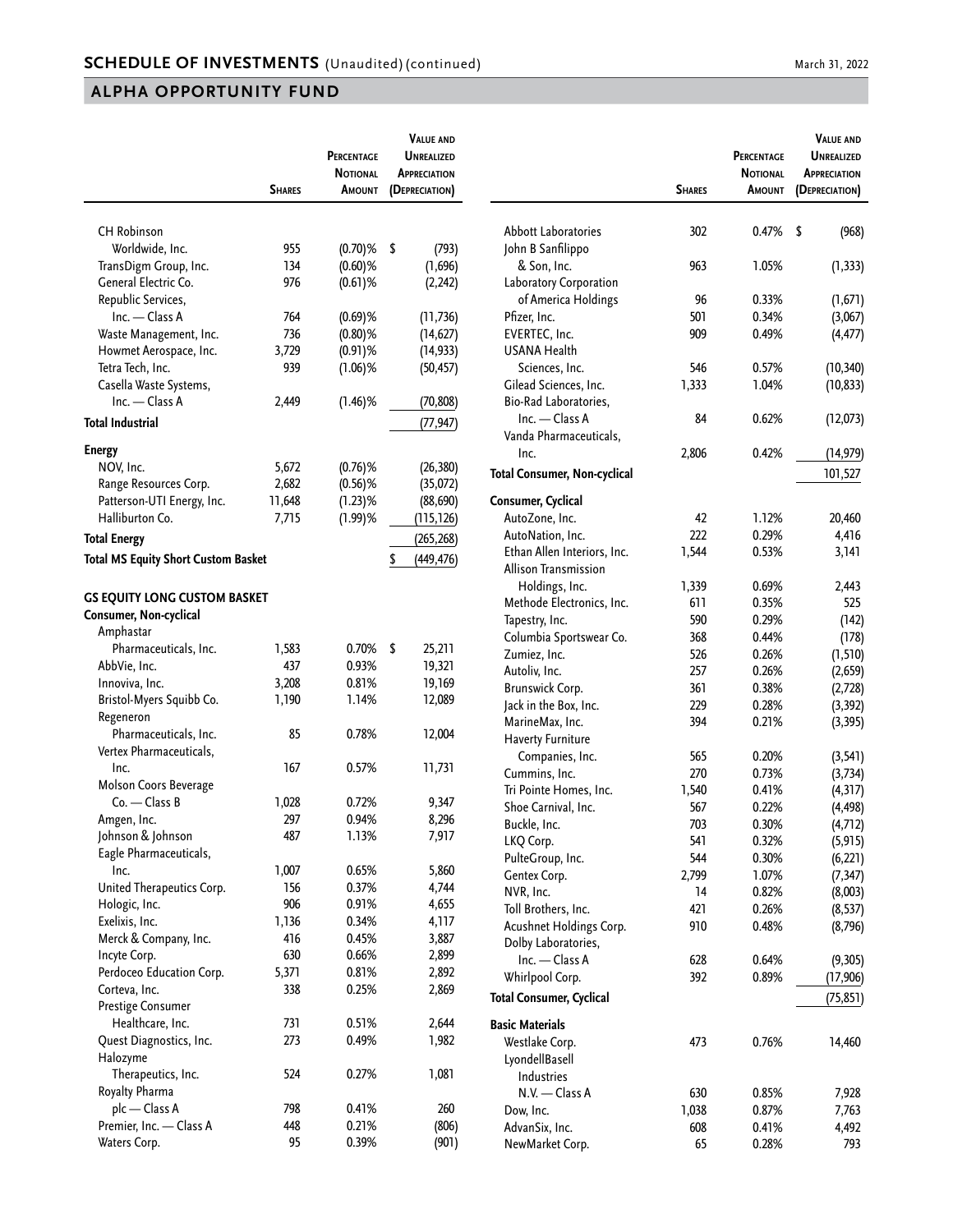|                                          |               | PERCENTAGE<br>NOTIONAL | <b>VALUE AND</b><br><b>UNREALIZED</b><br><b>APPRECIATION</b> |
|------------------------------------------|---------------|------------------------|--------------------------------------------------------------|
|                                          | <b>SHARES</b> | AMOUNT                 | (DEPRECIATION)                                               |
|                                          |               |                        |                                                              |
| Reliance Steel &                         |               |                        |                                                              |
| Aluminum Co.                             | 166           | 0.40%                  | \$<br>(719)                                                  |
| Minerals Technologies, Inc.              | 540           | 0.47%                  | (1, 938)                                                     |
| International Paper Co.                  | 1,192         | 0.72%                  | (2,083)                                                      |
| <b>Total Basic Materials</b>             |               |                        | 30,696                                                       |
| <b>Technology</b>                        |               |                        |                                                              |
| <b>CSG Systems</b>                       |               |                        |                                                              |
| International, Inc.                      | 1,314         | 1.09%                  | 24,152                                                       |
| Rambus, Inc.                             | 1,793         | 0.75%                  | 18,263                                                       |
| ExlService Holdings, Inc.                | 170           | 0.32%                  | 6,466                                                        |
| NetApp, Inc.                             | 477           | 0.52%                  | 6,010                                                        |
| Lumentum Holdings, Inc.                  | 234           | 0.30%                  | 3,762                                                        |
| Akamai Technologies, Inc.                | 214           | 0.33%                  | 1,429                                                        |
| Dropbox, Inc. - Class A                  | 741           | 0.23%                  | 1,022                                                        |
| Genpact Ltd.                             | 385           | 0.22%                  | 633                                                          |
| Progress Software Corp.                  | 629           | 0.39%                  | 325                                                          |
| NetScout Systems, Inc.                   | 535           | 0.22%                  | 278                                                          |
| SS&C Technologies                        |               |                        |                                                              |
| Holdings, Inc.                           | 214           | 0.21%                  | (170)                                                        |
| Skyworks Solutions, Inc.                 | 119           | 0.21%                  | (282)                                                        |
| Ziff Davis, Inc.                         | 222           | 0.28%                  | (412)                                                        |
| Intel Corp.                              | 632           | 0.41%                  | (590)                                                        |
| Qorvo, Inc.                              | 124           | 0.20%                  | (962)                                                        |
| CommVault Systems, Inc.                  | 253           | 0.22%                  | (2,894)                                                      |
| Xperi Holding Corp.                      | 1,883         | 0.43%                  | (5, 311)                                                     |
| <b>Total Technology</b>                  |               |                        | 51,719                                                       |
| Industrial                               |               |                        |                                                              |
| Mueller Industries, Inc.                 | 1,428         | 1.01%                  | 13,927                                                       |
| Knowles Corp.                            | 3,809         | 1.07%                  | 8,994                                                        |
| Packaging Corporation                    |               |                        |                                                              |
| of America                               | 380           | 0.78%                  | 8,796                                                        |
| Crane Co.                                | 384           | 0.54%                  | 5,243                                                        |
| Encore Wire Corp.                        | 295           | 0.44%                  | 4,903                                                        |
| <b>Owens Corning</b>                     | 275           | 0.33%                  | 4,669                                                        |
| TTM Technologies, Inc.                   | 3,946         | 0.77%                  | 3,630                                                        |
| Dorian LPG Ltd.                          | 1,550         | 0.29%                  | 2,827                                                        |
| Albany International                     |               |                        |                                                              |
| Corp. — Class A                          | 286           | 0.32%                  | 1,980                                                        |
| Sanmina Corp.                            | 1,654         | 0.88%                  | 1,750                                                        |
| Keysight Technologies, Inc.              | 105           | 0.22%                  | 641                                                          |
| Snap-on, Inc.                            | 333           | 0.90%                  | 195                                                          |
| Louisiana-Pacific Corp.                  | 412           | 0.34%                  | (107)                                                        |
| Insteel Industries, Inc.                 | 509           | 0.25%                  | (659)                                                        |
| Hillenbrand, Inc.                        | 1,049         | 0.61%                  | (1, 242)                                                     |
| Arrow Electronics, Inc.<br>Sturm Ruger & | 135           | 0.21%                  | (1, 288)                                                     |
| Company, Inc.                            | 958           | 0.87%                  | (2,691)                                                      |
| UFP Industries, Inc.                     | 256           | 0.26%                  | (3,052)                                                      |
| Vishay Intertechnology,                  |               |                        |                                                              |
| Inc.                                     | 4,302         | 1.10%                  | (4,050)                                                      |
| Eagle Materials, Inc.                    | 287           | 0.48%                  | (5, 159)                                                     |
| OSI Systems, Inc.                        | 498           | 0.56%                  | (5,507)                                                      |
| Vontier Corp.                            | 962           | 0.32%                  | (7, 204)                                                     |

|                                            | <b>SHARES</b> | PERCENTAGE<br><b>NOTIONAL</b><br><b>AMOUNT</b> | <b>VALUE AND</b><br><b>UNREALIZED</b><br><b>APPRECIATION</b><br>(DEPRECIATION) |
|--------------------------------------------|---------------|------------------------------------------------|--------------------------------------------------------------------------------|
| 3M Co.                                     | 554           | 1.08%                                          | \$<br>(10, 910)                                                                |
| Garmin Ltd.                                | 668           | 1.04%                                          | (11, 473)                                                                      |
| Total Industrial                           |               |                                                | 4,213                                                                          |
| Communications                             |               |                                                |                                                                                |
| Juniper Networks, Inc.                     | 601           | 0.29%                                          | 8,889                                                                          |
| Cisco Systems, Inc.                        | 796           | 0.58%                                          | 8,052                                                                          |
| Omnicom Group, Inc.                        | 388           | 0.43%                                          | 6,234                                                                          |
| Viavi Solutions, Inc.                      | 2,656         | 0.56%                                          | 2,931                                                                          |
| F5, Inc.                                   | 80            | 0.22%                                          | 1,298                                                                          |
| Nexstar Media Group,                       |               |                                                |                                                                                |
| Inc. - Class A                             | 204           | 0.50%                                          | 1,109                                                                          |
| Interpublic Group of                       |               |                                                |                                                                                |
| Companies, Inc.                            | 1,065         | 0.49%                                          | 1,101                                                                          |
| Alphabet, Inc. - Class C                   | 11            | 0.40%                                          | (279)                                                                          |
| Comcast Corp. - Class A                    | 1,588         | 0.97%                                          | (792)                                                                          |
| Meta Platforms,                            |               |                                                |                                                                                |
| Inc. - Class A                             | 342           | 1.00%                                          | (905)                                                                          |
| Shenandoah                                 |               |                                                |                                                                                |
| Telecommunications Co.                     | 1,415         | 0.44%                                          | (1,053)                                                                        |
| NETGEAR, Inc.                              | 609           | 0.20%                                          | (2,227)                                                                        |
| InterDigital, Inc.                         | 478           | 0.40%                                          | (2,268)                                                                        |
| Yelp, Inc. - Class A<br>Verizon            | 1,301         | 0.58%                                          | (2, 448)                                                                       |
| Communications, Inc.                       | 1,504         | 1.00%                                          | (4, 131)                                                                       |
| <b>Total Communications</b>                |               |                                                | 15,511                                                                         |
| <b>Utilities</b>                           |               |                                                |                                                                                |
| National Fuel Gas Co.                      |               | 1.10%                                          |                                                                                |
| IDACORP, Inc.                              | 1,256<br>647  | 0.98%                                          | 20,348<br>12,054                                                               |
|                                            | 539           | 0.97%                                          | 9,282                                                                          |
| Chesapeake Utilities Corp.<br>Southern Co. |               |                                                |                                                                                |
| <b>Portland General</b>                    | 582           | 0.55%                                          | 8,018                                                                          |
| Electric Co.                               | 1,315         |                                                |                                                                                |
|                                            | 674           | 0.95%<br>0.99%                                 | 6,893                                                                          |
| Duke Energy Corp.                          | 1,260         | 1.15%                                          | 5,049                                                                          |
| CMS Energy Corp.<br>MGE Energy, Inc.       |               |                                                | 3,8/b                                                                          |
| WEC Energy Group, Inc.                     | 1,113<br>323  | 1.16%<br>0.42%                                 | 3,660                                                                          |
| California Water                           |               |                                                | 1,805                                                                          |
| Service Group                              | 381           | 0.30%                                          | 566                                                                            |
| American States Water Co.                  | 23            | 0.03%                                          | (144)                                                                          |
| Otter Tail Corp.                           | 728           | 0.60%                                          | (257)                                                                          |
| PPL Corp.                                  | 1,581         | 0.59%                                          | (1,692)                                                                        |
| <b>Total Utilities</b>                     |               |                                                | 69,458                                                                         |
| Financial                                  |               |                                                |                                                                                |
| Arch Capital Group Ltd.                    | 1,757         | 1.11%                                          | 13,844                                                                         |
| Safety Insurance                           |               |                                                |                                                                                |
| Group, Inc.                                | 981           | 1.17%                                          | 11,457                                                                         |
| Enstar Group Ltd.                          | 294           | 1.01%                                          | 10,701                                                                         |
| Raymond James                              |               |                                                |                                                                                |
| Financial, Inc.                            | 401           | 0.58%                                          | 9,091                                                                          |
| Markel Corp.                               | 30            | 0.58%                                          | 7,566                                                                          |
| Preferred Bank/                            |               |                                                |                                                                                |
| Los Angeles CA                             | 854           | 0.83%                                          | 5,545                                                                          |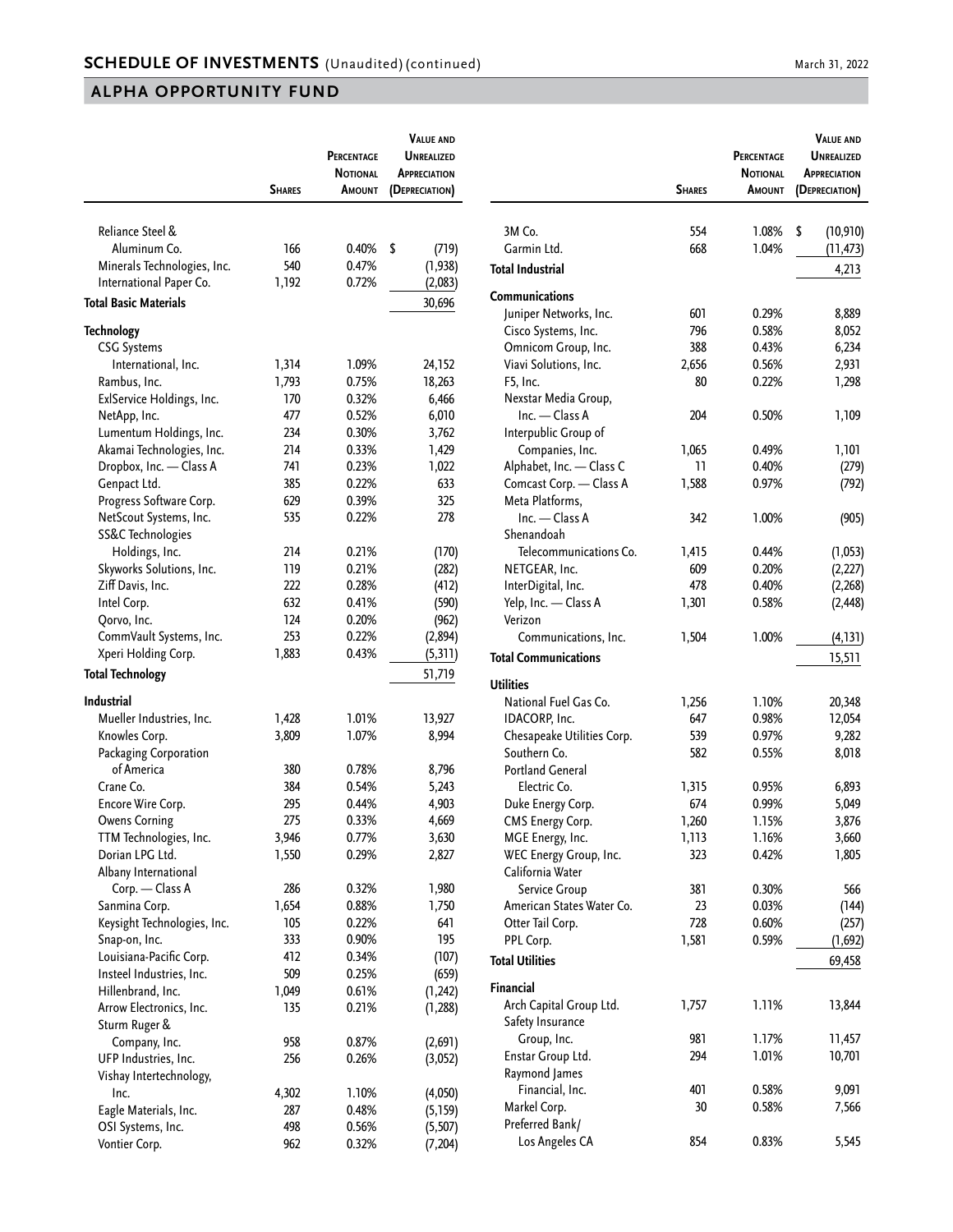|                                               | <b>SHARES</b> | PERCENTAGE<br><b>NOTIONAL</b><br><b>AMOUNT</b> | <b>VALUE AND</b><br><b>UNREALIZED</b><br><b>APPRECIATION</b><br>(DEPRECIATION) |                                     | <b>SHARES</b> | PERCENTAGE<br><b>NOTIONAL</b><br><b>AMOUNT</b> | <b>VALUE AND</b><br><b>UNREALIZED</b><br><b>APPRECIATION</b><br>(DEPRECIATION) |
|-----------------------------------------------|---------------|------------------------------------------------|--------------------------------------------------------------------------------|-------------------------------------|---------------|------------------------------------------------|--------------------------------------------------------------------------------|
| Everest Re Group Ltd.                         | 164           | 0.65%                                          | \$<br>5,266                                                                    | Driven Brands                       |               |                                                |                                                                                |
| Travelers Companies, Inc.                     | 366           | 0.88%                                          | 3,696                                                                          | Holdings, Inc.                      | 6,627         | $(1.20)$ %                                     | \$<br>16,660                                                                   |
| <b>Equity Commonwealth</b>                    | 1,496         | 0.55%                                          | 3,206                                                                          | TransUnion                          | 1,111         | $(0.79)$ %                                     | 10,441                                                                         |
| BankUnited, Inc.                              | 1,122         | 0.65%                                          | 2,590                                                                          | ASGN, Inc.                          | 1,000         | $(0.81)$ %                                     | 8,536                                                                          |
| Old Republic                                  |               |                                                |                                                                                | Dun & Bradstreet                    |               |                                                |                                                                                |
| International Corp.                           | 2,640         | 0.89%                                          | 2,105                                                                          | Holdings, Inc.                      | 4,745         | $(0.57)$ %                                     | 8,494                                                                          |
| PS Business Parks, Inc.                       | 294           | 0.65%                                          | 2,026                                                                          | Natera, Inc.                        | 420           | $(0.12)$ %                                     | 6,998                                                                          |
| Western Union Co.                             | 1,620         | 0.40%                                          | 1,403                                                                          | Cooper Companies, Inc.              | 125           | $(0.36)$ %                                     | 1,411                                                                          |
| WP Carey, Inc.                                | 214           | 0.23%                                          | 720                                                                            | Verisk Analytics,                   |               |                                                |                                                                                |
| <b>Easterly Government</b>                    |               |                                                |                                                                                | $Inc. - Class A$                    | 811           | $(1.20)$ %                                     | 808                                                                            |
| Properties, Inc.                              | 1,240         | 0.34%                                          | 439                                                                            | Intellia Therapeutics, Inc.         | 288           | $(0.14)$ %                                     | (205)                                                                          |
| United Bankshares, Inc.                       | 1,623         | 0.74%                                          | 94                                                                             | <b>Booz Allen Hamilton</b>          |               |                                                |                                                                                |
| Radian Group, Inc.                            | 2,697         | 0.78%                                          | (253)                                                                          | Holding Corp.                       | 1,053         | $(0.64)$ %                                     | (1,743)                                                                        |
| Stewart Information                           |               |                                                |                                                                                | UnitedHealth Group, Inc.            | 142           | $(0.50)$ %                                     | (3,679)                                                                        |
| Services Corp.                                | 1,046         | 0.83%                                          | (577)                                                                          | Cintas Corp.                        | 664           | $(1.95)$ %                                     | (3,761)                                                                        |
| Fulton Financial Corp.                        | 3,443         | 0.75%                                          | (941)                                                                          | Rollins, Inc.                       | 3,906         | $(0.95)$ %                                     | (8,022)                                                                        |
| Janus Henderson                               |               |                                                |                                                                                | Sysco Corp.                         | 1,544         | $(0.87)$ %                                     | (9, 243)                                                                       |
| Group plc                                     | 918           | 0.42%                                          | (1,604)                                                                        | Bunge Ltd.                          | 1,128         | $(0.86)$ %                                     | (12, 753)                                                                      |
| <b>First American</b>                         |               |                                                |                                                                                | Quanta Services, Inc.               | 678           | $(0.62)$ %                                     | (15, 393)                                                                      |
| Financial Corp.<br><b>Interactive Brokers</b> | 478           | 0.41%                                          | (1,658)                                                                        | <b>Total Consumer, Non-cyclical</b> |               |                                                | 166,393                                                                        |
| Group, Inc. - Class A                         | 696           | 0.60%                                          | (1,746)                                                                        | <b>Communications</b>               |               |                                                |                                                                                |
| HomeStreet, Inc.                              | 981           | 0.61%                                          | (1, 869)                                                                       | Lyft, Inc. - Class A                | 3,215         | $(0.85)$ %                                     | 13,590                                                                         |
| <b>Fidelity National</b>                      |               |                                                |                                                                                | Okta, Inc.                          | 156           | $(0.16)$ %                                     | 7,400                                                                          |
| Financial, Inc.                               | 990           | 0.63%                                          | (2, 317)                                                                       | Airbnb, Inc. - Class A              | 173           | $(0.21)$ %                                     | 3,726                                                                          |
| Citigroup, Inc.                               | 475           | 0.33%                                          | (2,797)                                                                        | Trade Desk, Inc. - Class A          | 519           | $(0.25)$ %                                     | (1, 192)                                                                       |
| PotlatchDeltic Corp.                          | 509           | 0.35%                                          | (3, 355)                                                                       | Palo Alto Networks, Inc.            | 49            | $(0.21)$ %                                     | (2, 353)                                                                       |
| OneMain Holdings, Inc.                        | 840           | 0.52%                                          | (3, 975)                                                                       | DoorDash, Inc. - Class A            | 483           | $(0.39)$ %                                     | (8,951)                                                                        |
| Essent Group Ltd.                             | 1,057         | 0.57%                                          | (4, 125)                                                                       | <b>Total Communications</b>         |               |                                                | 12,220                                                                         |
| Piper Sandler Cos.                            | 341           | 0.59%                                          | (4, 291)                                                                       |                                     |               |                                                |                                                                                |
| MGIC Investment Corp.                         | 4,050         | 0.72%                                          | (4, 388)                                                                       | Consumer, Cyclical                  |               |                                                |                                                                                |
| Mercury General Corp.                         | 1,519         | 1.09%                                          | (4,901)                                                                        | <b>United Airlines</b>              |               |                                                |                                                                                |
| <b>National Bank Holdings</b>                 |               |                                                |                                                                                | Holdings, Inc.                      | 3,207         | $(1.03)$ %                                     | 31,985                                                                         |
| Corp. - Class A                               | 1,910         | 1.01%                                          | (5, 505)                                                                       | Delta Air Lines, Inc.               | 3,779         | $(1.03)$ %                                     | 23,452                                                                         |
| Meta Financial Group, Inc.                    | 676           | 0.49%                                          | (5, 813)                                                                       | MillerKnoll, Inc.                   | 6,310         | $(1.51)$ %                                     | 16,819                                                                         |
| AMERISAFE, Inc.                               | 1,168         | 0.76%                                          | (7, 307)                                                                       | IAA, Inc.                           | 1,599         | $(0.42)$ %                                     | 16,503                                                                         |
| Hilltop Holdings, Inc.                        | 1,405         | 0.54%                                          | (10, 185)                                                                      | Freshpet, Inc.                      | 533           | $(0.38)$ %                                     | 15,033                                                                         |
| Evercore, Inc. - Class A                      | 454           | 0.66%                                          | (12,069)                                                                       | <b>MGM Resorts</b>                  |               |                                                |                                                                                |
| <b>Total Financial</b>                        |               |                                                | 73                                                                             | International                       | 1,525         | $(0.44)$ %                                     | 2,300                                                                          |
|                                               |               |                                                |                                                                                | Copart, Inc.                        | 1,730         | $(1.50)$ %                                     | 608                                                                            |
| Energy                                        |               |                                                |                                                                                | <b>American Airlines</b>            |               |                                                |                                                                                |
| Kinder Morgan, Inc.                           | 2,391         | 0.59%                                          | 821                                                                            | Group, Inc.                         | 10,552        | $(1.33)$ %                                     | 372                                                                            |
| Exxon Mobil Corp.                             | 338           | 0.37%                                          | 13                                                                             | Southwest Airlines Co.              | 2,066         | $(0.65)$ %                                     | (420)                                                                          |
| Total Energy                                  |               |                                                | 834                                                                            | JetBlue Airways Corp.               | 3,748         | $(0.39)$ %                                     | (1, 567)                                                                       |
| <b>Total GS Equity Long Custom Basket</b>     |               |                                                | \$<br>198,180                                                                  | Royal Caribbean                     |               |                                                |                                                                                |
|                                               |               |                                                |                                                                                | Cruises Ltd.<br>Hilton Worldwide    | 628           | $(0.36)$ %                                     | (2, 243)                                                                       |
| <b>GS EQUITY SHORT CUSTOM BASKET</b>          |               |                                                |                                                                                | Holdings, Inc.                      | 450           | $(0.47)$ %                                     | (3, 118)                                                                       |
| Consumer, Non-cyclical                        |               |                                                |                                                                                | Carnival Corp.                      | 2,330         | $(0.33)$ %                                     | (4, 513)                                                                       |
| Guardant Health, Inc.                         | 1,297         | $(0.59)$ %                                     | \$<br>71,376                                                                   | Lululemon Athletica, Inc.           | 170           | $(0.43)$ %                                     | (8, 846)                                                                       |
| CoStar Group, Inc.                            | 2,313         | $(1.06)$ %                                     | 47,197                                                                         | <b>Total Consumer, Cyclical</b>     |               |                                                | 86,365                                                                         |
| Viad Corp.                                    | 3,262         | $(0.80)$ %                                     | 29,789                                                                         |                                     |               |                                                |                                                                                |
| Equifax, Inc.                                 | 633           | $(1.04)$ %                                     | 19,482                                                                         | <b>Financial</b>                    |               |                                                |                                                                                |
|                                               |               |                                                |                                                                                | Western Alliance                    |               |                                                |                                                                                |
|                                               |               |                                                |                                                                                | Bancorporation                      | 1,630         | $(0.93)$ %                                     | 33,615                                                                         |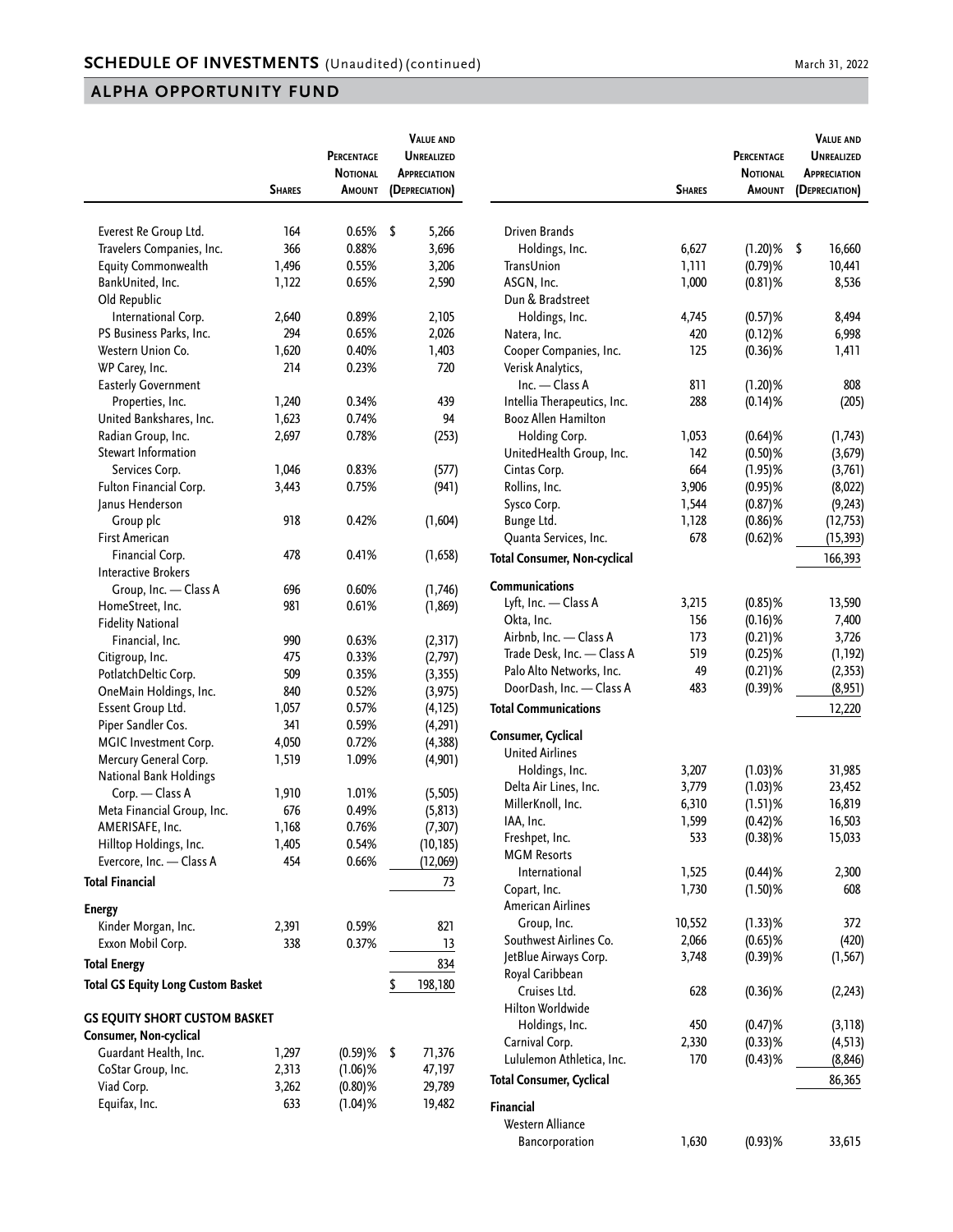|                                       |               | <b>PERCENTAGE</b><br>NOTIONAL | <b>VALUE AND</b><br><b>UNREALIZED</b><br><b>APPRECIATION</b> |
|---------------------------------------|---------------|-------------------------------|--------------------------------------------------------------|
|                                       | <b>SHARES</b> | AMOUNT                        | (DEPRECIATION)                                               |
|                                       |               |                               |                                                              |
| Americold Realty Trust                | 3,162         | $(0.61)$ %                    | \$<br>27,902                                                 |
| <b>SVB Financial Group</b>            | 170           | $(0.66)$ %                    | 20,878                                                       |
| Sun Communities, Inc.                 | 1,069         | $(1.29)$ %                    | 16,256                                                       |
| Equinix, Inc.                         | 245           | $(1.25)$ %                    | 12,708                                                       |
| <b>Bank of New York</b>               |               |                               |                                                              |
| Mellon Corp.                          | 1,011         | $(0.35)$ %                    | 11,997                                                       |
| Invitation Homes, Inc.                | 4,659         | $(1.29)$ %                    | 10,170                                                       |
| Equitable Holdings, Inc.              | 6,535         | $(1.39)$ %                    | 6,922                                                        |
| Regions Financial Corp.               | 2,985         | $(0.46)$ %                    | 4,485                                                        |
| Signature Bank                        | 364           | $(0.74)$ %                    | 2,171                                                        |
| RLJ Lodging Trust                     | 15,107        | $(1.47)$ %                    | 2,099                                                        |
| Safehold, Inc.                        | 1,180         | $(0.45)$ %                    | 1,341                                                        |
| First Republic Bank                   | 475           | $(0.53)$ %                    | 1,334                                                        |
| Northern Trust Corp.                  | 1,355         | $(1.09)$ %                    | 1,280                                                        |
| UDR, Inc.                             | 1,408         | $(0.56)$ %                    | 224                                                          |
| Zions Bancorp                         |               |                               |                                                              |
| North America                         | 2,438         | $(1.10)$ %                    | (108)                                                        |
| Park Hotels & Resorts, Inc.           | 10,011        | $(1.35)$ %                    | (136)                                                        |
| Sunstone Hotel                        |               |                               |                                                              |
| Investors, Inc.                       | 11,590        | $(0.94)$ %                    | (581)                                                        |
| Bank of America Corp.                 | 1,602         | $(0.46)$ %                    | (611)                                                        |
| Wells Fargo & Co.                     | 2,263         | $(0.76)$ %                    | (679)                                                        |
| <b>CBRE Group,</b>                    |               |                               |                                                              |
| Inc. - Class A                        | 955           | $(0.60)$ %                    | (1, 181)                                                     |
| Digital Realty Trust, Inc.            | 472           | $(0.46)$ %                    | (1, 229)                                                     |
| State Street Corp.                    | 2,396         | $(1.44)$ %                    | (1,768)                                                      |
| Crown Castle                          |               |                               |                                                              |
| International Corp.                   | 880           | (1.12)%                       | (2, 842)                                                     |
| Lincoln National Corp.                | 903           | $(0.41)$ %                    | (2,969)                                                      |
| KKR & Company,                        |               |                               |                                                              |
| Inc. - Class A                        | 1,716         | $(0.69)$ %                    | (4,074)                                                      |
| Apple Hospitality REIT, Inc.          | 2,899         | $(0.36)$ %                    | (5,808)                                                      |
| Ryman Hospitality                     |               |                               |                                                              |
| Properties, Inc.                      | 1,661         | $(1.06)$ %                    | (7,007)                                                      |
| Xenia Hotels &                        |               |                               |                                                              |
| Resorts, Inc.                         | 4,867         | $(0.65)$ %                    | (7,689)                                                      |
| <b>SBA Communications</b>             |               |                               |                                                              |
| Corp.                                 | 381           | $(0.91)$ %                    | (8, 405)                                                     |
| Apartment Income                      |               |                               |                                                              |
| REIT Corp.                            | 4,892         | $(1.81)$ %                    | (11, 031)                                                    |
| Comerica, Inc.                        | 2,135         | $(1.33)$ %                    | (13, 112)                                                    |
| Ventas, Inc.                          | 2,457         | $(1.05)$ %                    | (14, 649)                                                    |
| Welltower, Inc.                       | 2,016         | $(1.34)$ %                    | (18, 170)                                                    |
| Pebblebrook Hotel Trust               | 6,976         | $(1.18)$ %                    | (19, 152)                                                    |
| Kennedy-Wilson                        |               |                               |                                                              |
| Holdings, Inc.                        | 10,855        | $(1.83)$ %                    | (19, 281)                                                    |
| Iron Mountain, Inc.                   | 3,476         | $(1.33)$ %                    | (26, 020)                                                    |
| Outfront Media, Inc.<br>Host Hotels & | 6,852         | $(1.34)$ %                    | (27, 263)                                                    |
| Resorts, Inc.                         | 12,551        | $(1.68)$ %                    |                                                              |
| Howard Hughes Corp.                   | 2,138         | $(1.53)$ %                    | (33, 153)<br>(36, 751)                                       |
|                                       |               |                               |                                                              |
| <b>Total Financial</b>                |               |                               | (110, 287)                                                   |

|                                            | <b>SHARES</b> | PERCENTAGE<br><b>NOTIONAL</b><br><b>A</b> MOUNT | <b>VALUE AND</b><br>UNREALIZED<br><b>APPRECIATION</b><br>(DEPRECIATION) |
|--------------------------------------------|---------------|-------------------------------------------------|-------------------------------------------------------------------------|
| <b>Utilities</b>                           |               |                                                 |                                                                         |
| Entergy Corp.                              | 1,419         | $(1.14)$ %                                      | \$<br>(7, 449)                                                          |
| Black Hills Corp.                          | 3,598         | $(1.91)$ %                                      | (31, 538)                                                               |
| ONE Gas, Inc.                              | 3,001         |                                                 |                                                                         |
|                                            |               | $(1.83)$ %                                      | (32, 652)                                                               |
| CenterPoint Energy, Inc.                   | 9,089         | $(1.92)$ %                                      | (37, 258)                                                               |
| Atmos Energy Corp.                         | 2,263         | $(1.87)$ %                                      | (40, 916)                                                               |
| <b>Edison International</b>                | 3,945         | $(1.91)$ %                                      | (46,005)                                                                |
| <b>Total Utilities</b>                     |               |                                                 | (195, 818)                                                              |
| <b>Technology</b>                          |               |                                                 |                                                                         |
| Ceridian HCM                               |               |                                                 |                                                                         |
| Holding, Inc.                              | 1,302         | $(0.61)$ %                                      | 28,145                                                                  |
| <b>Atlassian Corporation</b>               |               |                                                 |                                                                         |
| plc - Class A                              | 123           | $(0.25)$ %                                      | 561                                                                     |
| Datadog, Inc. - Class A                    | 359           | $(0.38)$ %                                      | (1, 873)                                                                |
| Bill.com Holdings, Inc.                    | 236           | $(0.37)$ %                                      | (3, 446)                                                                |
| Zscaler, Inc.                              | 238           | $(0.40)$ %                                      | (4, 387)                                                                |
| Cloudflare, Inc. - Class A                 | 455           | $(0.38)$ %                                      | (4, 954)                                                                |
| Leidos Holdings, Inc.                      | 664           | $(0.50)$ %                                      | (11, 267)                                                               |
| Crowdstrike Holdings,                      |               |                                                 |                                                                         |
| Inc. - Class A                             |               |                                                 |                                                                         |
|                                            | 264           | $(0.41)$ %                                      | (12, 139)                                                               |
| MongoDB, Inc.                              | 153           | $(0.47)$ %                                      | (12, 287)                                                               |
| KBR, Inc.                                  | 3,892         | $(1.47)$ %                                      | (44, 057)                                                               |
| <b>Total Technology</b>                    |               |                                                 | (65, 704)                                                               |
| Industrial                                 |               |                                                 |                                                                         |
| Stericycle, Inc.                           | 3,068         | $(1.25)$ %                                      | 46,773                                                                  |
| Boeing Co.                                 | 1,036         | $(1.37)$ %                                      | 32,793                                                                  |
| MSA Safety, Inc.                           | 620           | $(0.57)$ %                                      | 4,303                                                                   |
| Jacobs Engineering                         |               |                                                 |                                                                         |
| Group, Inc.                                | 1,747         | (1.66)%                                         | 3,832                                                                   |
| J.B. Hunt Transport                        |               |                                                 |                                                                         |
| Services, Inc.                             | 442           | $(0.61)$ %                                      | 1,232                                                                   |
| CH Robinson                                |               |                                                 |                                                                         |
| Worldwide, Inc.                            | 955           | $(0.71)$ %                                      | (1, 130)                                                                |
|                                            | 134           |                                                 |                                                                         |
| TransDigm Group, Inc.                      |               | $(0.60)$ %                                      | (1,719)                                                                 |
| General Electric Co.                       | 976           | $(0.62)$ %                                      | (2,164)                                                                 |
| Republic Services,                         |               |                                                 |                                                                         |
| Inc. - Class A                             | 764           | $(0.70)$ %                                      | (11, 837)                                                               |
| Waste Management, Inc.                     | 736           | $(0.81)$ %                                      | (14, 622)                                                               |
| Howmet Aerospace, Inc.                     | 3,729         | $(0.93)$ %                                      | (15, 166)                                                               |
| Tetra Tech, Inc.                           | 939           | $(1.07)$ %                                      | (50, 593)                                                               |
| Casella Waste Systems,                     |               |                                                 |                                                                         |
| Inc. - Class A                             | 2,449         | $(1.48)$ %                                      | (70, 880)                                                               |
| <b>Total Industrial</b>                    |               |                                                 | (79, 178)                                                               |
| <b>Energy</b>                              |               |                                                 |                                                                         |
| NOV, Inc.                                  | 5,672         | $(0.77)$ %                                      | (26, 598)                                                               |
| Range Resources Corp.                      | 2,682         | $(0.56)$ %                                      | (34, 855)                                                               |
| Patterson-UTI Energy, Inc.                 | 11,648        | $(1.24)$ %                                      | (88, 649)                                                               |
| Halliburton Co.                            | 7,715         | $(2.02)$ %                                      | (114, 765)                                                              |
|                                            |               |                                                 |                                                                         |
| Total Energy                               |               |                                                 | (264, 867)                                                              |
| <b>Total GS Equity Short Custom Basket</b> |               |                                                 | \$<br>(450, 876)                                                        |